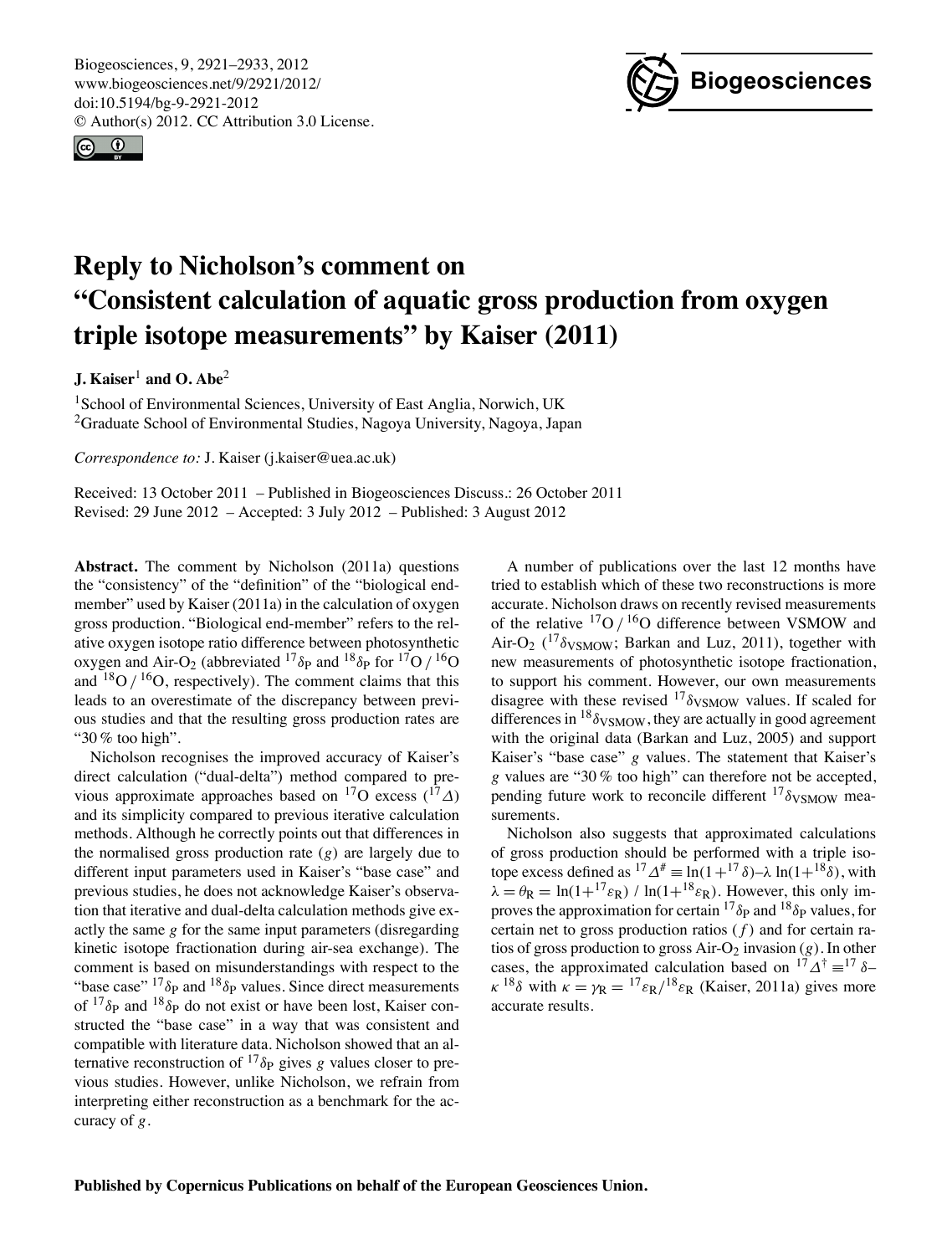# **1 Introduction**

Kaiser (2011a) introduced an improved method to calculate aquatic gross production from oxygen triple isotope measurements, dubbed the "dual-delta method". This method uses  $17\delta$  and  $18\delta$  measurements of dissolved O<sub>2</sub> relative to Air-O<sub>2</sub> directly, rather than the <sup>17</sup>O excess (<sup>17</sup> $\Delta$ ) and using an approximation (Luz and Barkan, 2000). The calculation uses the following equation:

$$
g = \frac{(1+^{17}\varepsilon_{\rm E})\frac{^{17}\delta_{\rm sat}}{1+^{17}\delta} - \gamma_{\rm R}(1+^{18}\varepsilon_{\rm E})\frac{^{18}\delta_{\rm sat}}{1+^{18}\delta} + s(^{17}\varepsilon_{\rm E} - \gamma_{\rm R}^{18}\varepsilon_{\rm E})}{\frac{^{17}\delta_{\rm at}}{1+^{17}\delta} - \gamma_{\rm R}\frac{^{18}\delta_{\rm p}-^{18}\delta}{1+^{18}\delta}} \tag{1}
$$

Equation (1) is based on Eq. (48) in Kaiser (2011a), but takes into account that previous measurements of the kinetic isotope fractionation during  $O_2$  gas exchange refer to evasion from solution to gas phase (Kaiser, 2011b; Knox et al., 1992). The symbols have the following meaning:

 $g = P / (kc_{sat})$ : ratio of gross oxygen production to gross Air-O<sub>2</sub> invasion.

<sup>17</sup> $\delta$ , <sup>18</sup> $\delta$ : relative <sup>17</sup>O */* <sup>16</sup>O and <sup>18</sup>O */* <sup>16</sup>O differences be-<br>tween dissolved O<sub>2</sub> and Air-O<sub>2</sub>.

<sup>17</sup> $\delta_{\text{sat}}$ , <sup>18</sup> $\delta_{\text{sat}}$ : relative <sup>17</sup>O */* <sup>16</sup>O and <sup>18</sup>O */* <sup>16</sup>O differences between dissolved O<sub>2</sub> at air saturation and Air-O<sub>2</sub>.

 $^{17}\delta_{\rm P}$ ,  $^{18}\delta_{\rm P}$ : relative  $^{17}O$  */* <sup>16</sup>O and <sup>18</sup>O */* <sup>16</sup>O differences between photosynthetic O<sub>2</sub> and Air-O<sub>2</sub>.<br><sup>17</sup> $\varepsilon$ <sub>E</sub>, <sup>18</sup> $\varepsilon$ <sub>E</sub>: kinetic <sup>17</sup>O */* <sup>16</sup>O and <sup>18</sup>O */* <sup>16</sup>O fractionations

during  $O_2$  evasion from sea to air.

 $\gamma_{\rm R} = 17 \varepsilon_{\rm R}$  /  $^{18}\varepsilon_{\rm R}$ : ratio of respiratory  $^{17}$ O /  $^{16}$ O fractionation and  $^{18}O / ^{16}O$  fractionation.

 $s = c/c_{\text{sat}} - 1$ : relative supersaturation of dissolved O<sub>2</sub>.

Prokopenko et al. (2011) developed virtually the same method, but did not include kinetic isotope fractionation during  $O<sub>2</sub>$  gas transfer. This resulted in the simplified solution

$$
g = \frac{\frac{^{17}\delta - ^{17}\delta_{\text{sat}}}{1+^{17}\delta} - \gamma \mathsf{R} \frac{^{18}\delta - ^{18}\delta_{\text{sat}}}{1+^{18}\delta}}{\frac{^{17}\delta_{\text{P}} - ^{17}\delta}{1+^{17}\delta} - \gamma \mathsf{R} \frac{^{18}\delta_{\text{P}} - ^{18}\delta}{1+^{18}\delta}}
$$
(2)

The comment by Nicholson (2011a) does not question the validity of the dual-delta method. Unlike the approximated calculation of Luz and Barkan (2000), it does not assume steady state for  $O_2$  concentrations and can, therefore, be expected to be more universally applicable. Only the assumption of isotopic steady state is needed. In contrast to the claim that the dual-delta method requires  $^{17} \varepsilon_R$  and  $^{18} \varepsilon_R$  (Nicholson, 2011b), the above equations clearly show that only  $\gamma_R$  is required, which is better constrained than  $^{17}$  $\varepsilon_{\rm R}$  and  $^{18}$  $\varepsilon_{\rm R}$  (Luz and Barkan, 2005).

The comment paper and the reviews it has received (Luz, 2011; Prokopenko, 2011) demonstrate that the definition and use of triple isotope excess values can be very confusing, even for experts in the field. The use of different  $^{17}\Delta$  definitions with different coefficients causes delays and misunderstandings during scientific communication, which can be

avoided with the dual-delta method. In this paper,  $^{17}\Delta$  values are reported in conjunction with the underlying  $17\delta$  and  $18\delta$ values and the definition of  $17\Delta$  is indicated by the indices introduced in Kaiser (2011a), to avoid any further confusion.

In Sect. 2, we discuss the merits of Nicholson's comment in view of different reconstructions of the isotopic composition of photosynthetic  $O_2$ . In Sect. 3, we evaluate his suggested approximated solution to the calculation of *g* from oxygen triple isotope measurements.

# **2** Isotopic composition of photosynthetic  $O_2$  ( $\delta_P$ )

In his comment, Nicholson (2011a) questions the "consistency" of the "definition" of the isotopic composition of the "biological end-member" (i.e., photosynthetic  $O_2$ ) in Kaiser 2011a). Specifically, he remarks that the triple isotope excess  $({}^{17}\Delta)$  adopted for the base case is "too low" and, therefore, also  $17\delta$ <sub>P</sub>. He does not question the value of  $-22.835\%$  assumed for  $18_{\text{p}}$ .

The "definition" of the base case  $^{17}\delta_P$  or  $^{18}\delta_P$  values in Sect. 5 of Kaiser (2011a) followed the approach of previous studies that used the measured  $^{17}$ O excess of O<sub>2</sub> evolved in flask studies of  ${}^{17}\Delta^{†}(0.521) = (249 \pm 15)$  ppm (Luz and Barkan, 2000) and combined its numerical value with the inferred  $18\delta$ <sub>P</sub> value and an entirely different  $17$ O excess definition, in this case  ${}^{17}\Delta^{\#}(\gamma_{\rm R})$ , where  $\gamma_{\rm R} = 0.5179$ . Even though the reconstructed <sup>17</sup> $\delta$ <sub>P</sub> value of  $-11.646\%$  must be considered hypothetical, it is consistent with  $17\delta_{\rm P}$  values derived from actual literature data following two different approaches: one based on the measured isotopic composition of VSMOW and oceanic waters with respect to  $Air-O<sub>2</sub>$ (Barkan and Luz, 2005; Luz and Barkan, 2010), combined with the measured photosynthetic isotope fractionation by the cyanobacterium strain *Synechocystis* sp. PCC 6803 (Helman et al., 2005); the other based on dark-light incubations of the coral *Acropora* (with its symbiotic algae) in airtight flasks (Luz and Barkan, 2000). The first approach was also used to derive  $^{18}\delta_P = -22.835\%$ .

Nicholson suggests that  ${}^{17}\Delta^{\#}(\theta_R)$  should be used to reconstruct  $^{17}\delta_P$ , where  $\theta_R = \ln(1 + ^{17}\epsilon_R)/\ln(1 + ^{18}\epsilon_R) = 0.5154$ for  $^{18} \varepsilon_{\rm R} = -20\%$ . This assumes concentration steady state in Luz and Barkan's flask experiments and near-zero steady-state  $^{18}\delta$  values ( $^{18}\delta_{\text{SO}}$ ). The resulting  $^{17}\delta_{\text{P}}$  value of  $-11.588\%$  (for  $^{18}\delta_P = -22.835\%$ ) gives gross production rates that are about 30 % higher than for Kaiser's "base case".

To dispel any confusion about how the isotopic composition of photosynthetic  $O_2$  (including the triple isotope excess) was calculated, we show the corresponding equations and results in the following subsections and include data that were previously omitted or not yet published. The resulting  $17\delta_{\rm P}$  and  $18\delta_{\rm P}$  values are shown in Table 3. We also update any values in Kaiser (2011a) and Nicholson (2011a) to reflect recent publications by Luz and Barkan displaying them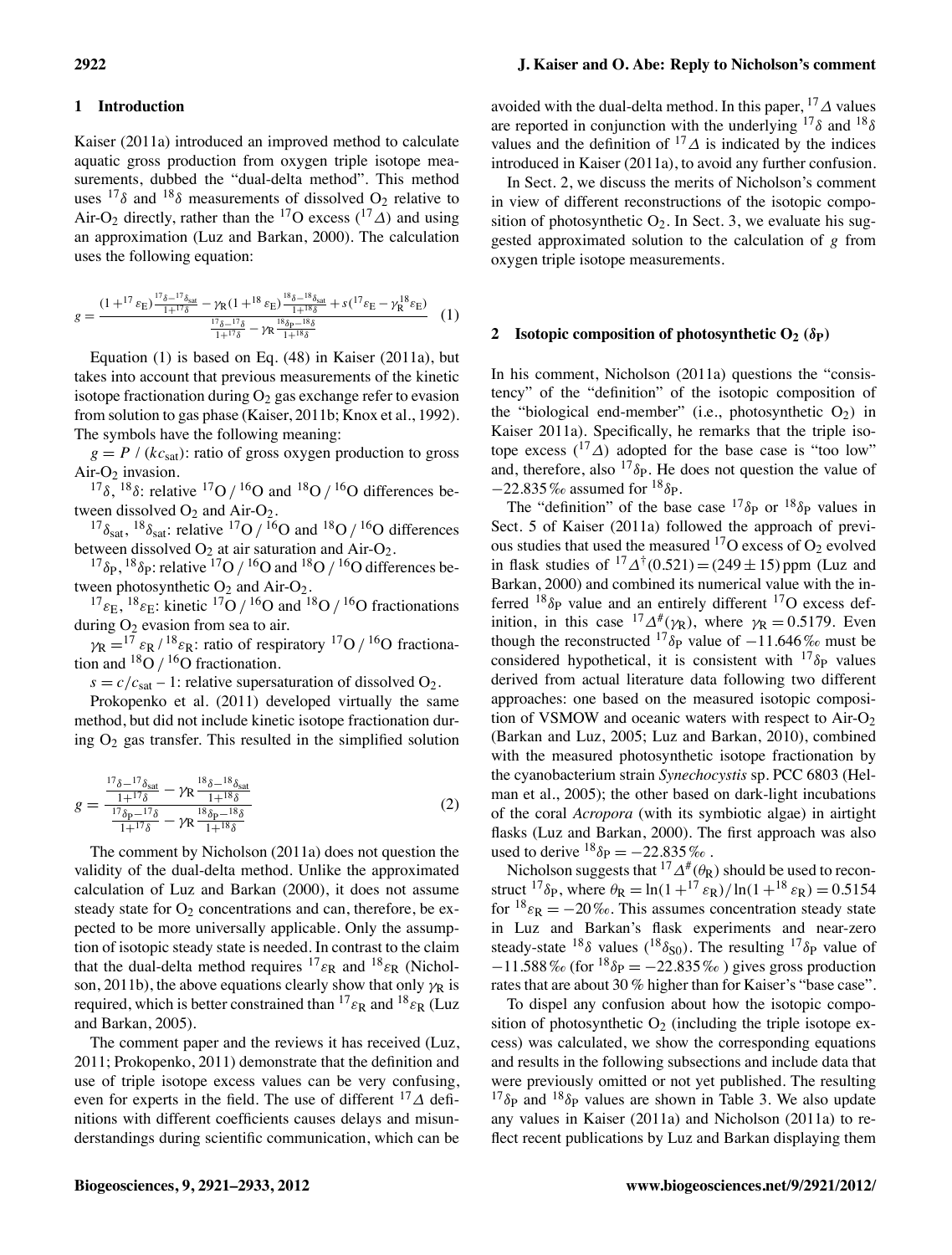#### **J. Kaiser and O. Abe: Reply to Nicholson's comment 2923**

with more decimals than previously; however, this does not significantly change any results or conclusions.

# <span id="page-2-0"></span>**2.1 Calculation of <sup>P</sup> based on the isotopic composition** of source water  $(\delta_{\rm W})$  and the photosynthetic isotope **fractionation**  $(\epsilon_{\rm P})$

The relative isotope ratio difference of photosynthetic  $O_2$  to Air-O<sub>2</sub> ( $\delta$ <sub>P</sub>) can be calculated via

$$
\delta \mathbf{p} = (1 + \delta \mathbf{w})(1 + \varepsilon \mathbf{p}) - 1 \tag{3}
$$

where  $\delta_{\rm W}$  is the relative isotope ratio difference of source water to Air-O<sub>2</sub> and  $\varepsilon_P$  is the photosynthetic isotope fractionation. The corresponding triple isotope excess is

$$
{}^{17}\Delta_{\rm P}^{\dagger} = {}^{17}\delta_{\rm P} - \kappa {}^{18}\delta_{\rm P}
$$
  
=  ${}^{17}\delta_{\rm W} + {}^{17}\varepsilon_{\rm P} + {}^{17}\delta_{\rm W} {}^{17}\varepsilon_{\rm P}$   
 $-\kappa ({}^{18}\delta_{\rm W} + {}^{18}\varepsilon_{\rm P} + {}^{18}\delta_{\rm W} {}^{18}\varepsilon_{\rm P})$   
=  ${}^{17}\Delta_{\rm W}^{\dagger} + (\gamma_{\rm P} - \kappa) {}^{18}\varepsilon_{\rm P}$   
 $-\left[\kappa (1 - \gamma_{\rm P}) {}^{18}\delta_{\rm W} - \gamma_{\rm P} {}^{17}\Delta_{\rm W}^{\dagger}\right] {}^{18}\varepsilon_{\rm P}$  (4)

where  $\gamma_P = {}^{17}$   $\varepsilon_P / {}^{18}$   $\varepsilon_P$  and

$$
{}^{17}\Delta_p^{\#} = \ln(1 + {}^{17}\delta_P) - \lambda \ln(1 + {}^{18}\delta_P)
$$
  
=  $\ln(1 + {}^{17}\delta_W) + \ln(1 + {}^{17}\varepsilon_P) - \lambda \ln(1 + {}^{18}\delta_W)$   
 $- \lambda \ln(1 + {}^{17}\delta_P)$   
=  ${}^{17}\delta \Delta_W^{\#} + (\theta_P - \lambda) \ln(1 + {}^{18}\varepsilon_P)$  (5)

where  $\theta_P = \ln(1+^{17}\epsilon_P)/\ln(1+^{18}\epsilon_P)$ .

Note that the respiratory isotope fractionation  $\varepsilon_R$  does not enter into these equations.  $\varepsilon_R$  is only needed if the isotopic composition of  $O_2$  in steady state between photosynthesis and respiration  $(\delta_S)$  was required.  $\delta_S$  can be calculated using Eq. (31) in Kaiser (2011a). For comparison with Sect. 2.2, the corresponding  $\delta_{\text{SO}}$  values for a net to gross production ratio of  $f = 0$  are also shown in Table 3; see also Eq. (6) below.

Kaiser (2011a) chose  $\delta_W$  to correspond to the isotopic composition of seawater.  $^{18}\delta_{\rm W}$  was set equal to  $^{18}\delta$ VSMOW =  $(-23.323 \pm 0.02)\%$  (Barkan and Luz, 2005). <sup>17</sup> $\delta_{\rm W}$  was calculated as <sup>17</sup> $\delta_{\rm W} = (1 + {}^{17} \delta_{\rm VSMOW})e^{-5 \text{ ppm}}$  $1 = (1 - 11.936\%) e^{-5\text{ppm}} - 1 = (-11.941 \pm 0.01)\%$  (Luz and Barkan, 2010). Barkan and Luz (2011) reported more decimals and these values need to be corrected to  $18\delta_W = -23.320\%$  and  $17\delta_W = -11.936\%$  (Table 1, row 3; Table 3, row 5). Other measurements of  $17\delta$ <sub>VSMOW</sub> were disregarded because they were less precise (Table 1, rows 1 and 2) or did not differ in terms of the  $17$ O excess (Table 1, row 4), which is critical for the magnitude of *g*; see Sect. 2.4 below for the impact of new  $17\delta$ <sub>VSMOW</sub> measurements listed in Table 1, rows 5 and 6.

For  $\varepsilon_{P}$ , a cyanobacterium strain that lacked the gene for photorespiration (*Synechocystis* sp. PCC 6803) was considered with  $^{18}$   $\varepsilon_{\rm P} = (0.5 \pm 0.5) \%$  and  $\theta_{\rm P} = 0.5354 \pm 0.0020$ (Helman et al., 2005; Kaiser, 2011a). The uncertainty of  $^{18}$   $\varepsilon_{\rm P}$ was chosen to reflect the range of photosynthetic isotope fractionation in other systems (Guy et al., 1993). This gave  $^{18}\delta_{\rm P} = (-22.835 \pm 0.5)\%$ ,  $^{17}\delta_{\rm P} = (-11.676 \pm 0.26)\%$ ,  $^{17}\Delta_p^{\dagger}(0.5179) = (150 \pm 13)$  ppm; with the  $\delta_{\rm W}$  update referred to above,  $^{18}\delta p = (-22.832 \pm 0.5)\%$ ,  $^{17}\delta_{\rm P} = (-11.671 \pm 0.26)\%$ ,  $^{17}\Delta_{\rm P}^{\dagger}(0.5179) = (153 \pm 6)$  ppm; with the actual  $^{18}$   $_{\text{FP}} = (0.467 \pm 0.17)\%$  (Table 2),  $^{18}\delta_{\rm P} = (-22.864 \pm 0.17)\%$ ,  $^{17}\delta_{\rm P} = (-11.689 \pm 0.09)\%$ ,  $^{17}\Delta_p^{\dagger}(0.5179) = (152 \pm 6)$  ppm (Table 3, row 5a). The propagated error in <sup>17</sup> $\Delta$  is smaller than for <sup>17</sup> $\delta$ <sub>P</sub> because the uncertainties in  $^{17}\delta_{\rm P}$  and  $^{18}\delta_{\rm P}$  are correlated in a mass-dependent way.

Eisenstadt et al. (2010) reported on  $^{18}$   $\varepsilon_{\rm P}$  and  $\theta_{\rm P}$  values for four additional phytoplankton species: *Nannochloropsis oculata* (a eustigmatophyte), *Phaeodactylum tricornutum* (a diatom), *Emiliania huxleyi* (a coccolithophore) and *Chlamydomonas reinhardtii* (a green alga). The  $^{18}$ <sub> $\epsilon$ P</sub> values are significantly higher than for *Synechocystis* sp. PCC 6803 and range from (2.850 ± 0.05) ‰ for *N. oculata* to  $(7.04 \pm 0.10)\%$  for *C. reinhardtii* (Table 2). The  $\theta_P$ values are lower than for *Synechocystis* sp. PCC 6803 and range from  $0.5198 \pm 0.0001$  for *C. reinhardtii* to  $0.5253 \pm 0.0004$  for *N. oculata* and *E. huxleyi*. The resulting  $^{17}$  $\Delta_{\rm P}^{†}$ (0.5179) values range from (178 ± 4) ppm for *N. oculata* to  $(214 \pm 5)$  ppm for *E. huxleyi* (Table 3, rows 5b–5e). These high  $^{18}$  $\varepsilon_{\rm P}$  values contradict the notion that water undergoes little isotopic fractionation during photosynthetic  $O<sub>2</sub>$ production, based on measurements (Guy et al., 1993; Helman et al., 2005) and theoretical considerations (Tcherkez and Farquhar, 2007). They might be explained by cellinternal  $O<sub>2</sub>$  consumption. However, discrepancies also appear between the  $^{18}$ <sub> $\varepsilon$ P</sub> value of 0.62% reported for *P. tricornutum* by Guy et al. (1993) and the value of  $(4.426 \pm 0.01)\%$ reported by Eisenstadt et al. (2010), although in both cases essentially the same experimental setup (helium-sparging of cell cultures) was used. Eisenstadt et al.'s attribution of this difference to improved methods for the measurement of the relative isotope ratio difference between the evolved  $O<sub>2</sub>$  and the source water is not in line with the small difference in measurements of the "Dole effect" (i.e., the  $^{18}O / ^{16}O$  difference between  $Air-O<sub>2</sub>$  and VSMOW) by the same research group (Barkan and Luz, 2005), compared to independent estimates of  $(23.8 \pm 0.1)\%$  (Coplen et al., 2002; Kroopnick and Craig, 1972) and  $(24.36 \pm 0.06)\%$  (Kaiser, 2008). Despite these inconsistencies, we will consider the measurements of Eisenstadt et al. (2010) here to work out  $\delta_P$  values; an approach that was also taken by Luz and Barkan (2011b).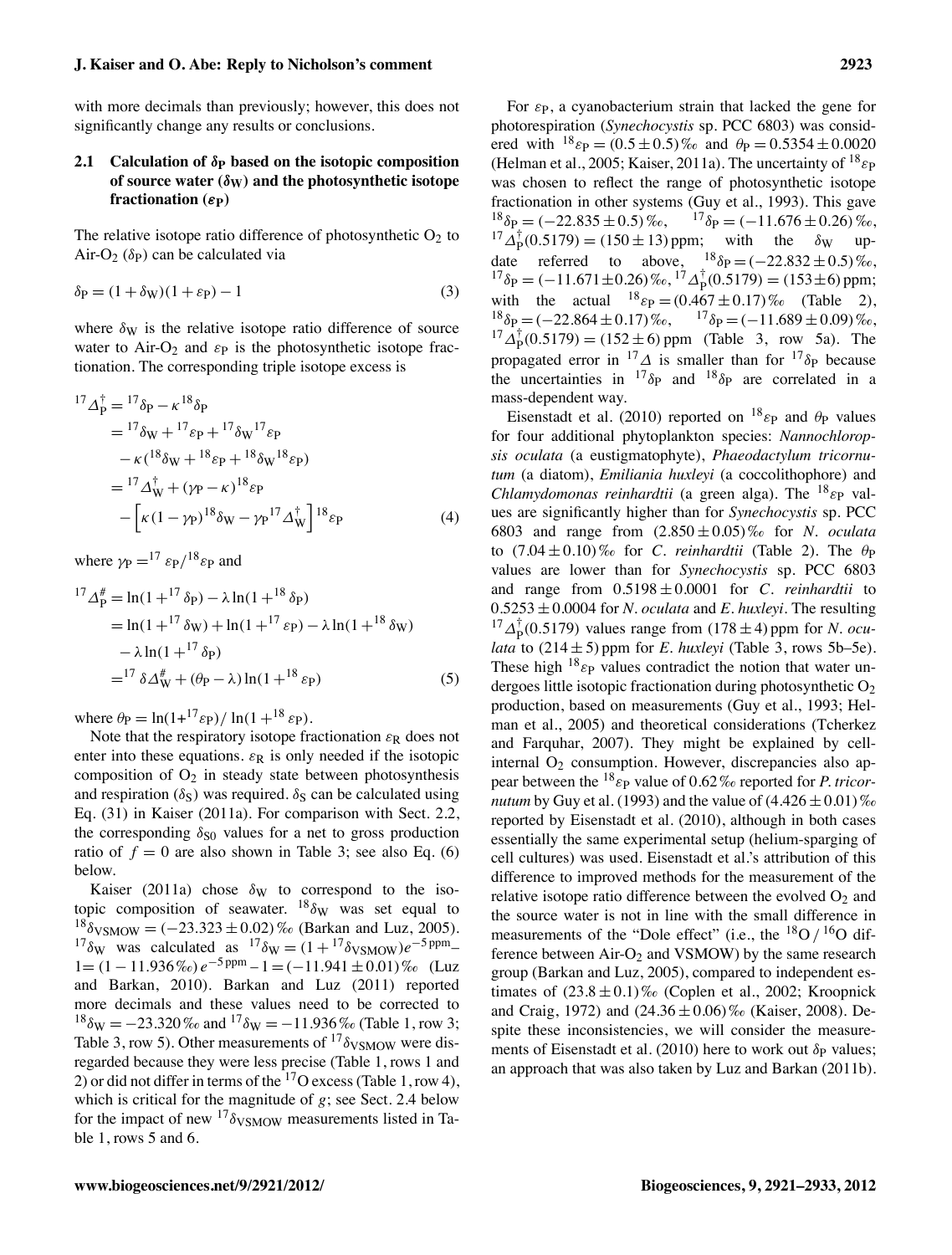**Table 1.** Historic and new measurements of the relative oxygen isotope ratio differences between Vienna Standard Mean Ocean Water (VS-MOW) and Air-O<sub>2</sub> (<sup>17</sup> $\delta$ <sub>VSMOW</sub>, <sup>18</sup> $\delta$ <sub>VSMOW</sub>, <sup>17</sup> $\Delta$ <sub>VSMOW</sub>). For clarity, all values are shown with the same number of decimals, irrespective of their uncertainty.

| Row | Reference                                          | $18\delta$ VSMOW/% | $17\delta$ <sub>VSMOW</sub> /% | $^{17} \Delta_{\rm VSMOW}^{\dagger}$ (0.5179)/ppm | $^{17}\Delta^{\#}_{\rm VSMOW}(0.5179)/{\rm ppm}$ |
|-----|----------------------------------------------------|--------------------|--------------------------------|---------------------------------------------------|--------------------------------------------------|
|     | Thiemens et al. (1995)                             | $-22.873 + 0.04$   | $-11.744 + 0.08$               | $102 + 80^{\rm a}$                                | $170 + 80^{\rm a}$                               |
|     | Luz et al. (1999); based on Thiemens et al. (1995) | $-22.960b$         | $-11.778$ <sup>b</sup>         | 113 <sup>b</sup>                                  | 182 <sup>b</sup>                                 |
|     | Barkan and Luz (2005)                              | $-23.320 + 0.02$   | $-11.931 + 0.01$               | $146 + 4$                                         | $218 + 4$                                        |
| 4   | Kaiser (2008); based on Barkan and Luz (2005)      | $-23.771 + 0.06$   | $-12.167 \pm 0.04$             | $144 + 4$                                         | $218 + 4$                                        |
|     | Barkan and Luz (2011)                              | $-23.324 \pm 0.02$ | $-11.883 \pm 0.01$             | $196 + 4$                                         | $268 \pm 4$                                      |
| 6   | This paper                                         | $-23.647 + 0.04$   | $-12.102 + 0.03$               | $145 + 6$                                         | $218 + 6$                                        |

<sup>a</sup> Minimum error based on the uncertainty of the corresponding  $17\delta$  value.

<sup>b</sup> No error estimate was given.

Table 2. Photosynthetic oxygen isotope fractionation for different marine (rows 2 to 4) and freshwater (rows 1 and 5) species (Eisenstadt et al., 2010; Helman et al., 2005). The third decimal of  $^{18}$   $\varepsilon_{\rm P}$  in rows 2 to 4 has been reconstructed from Luz and Barkan (2011b). The mean  $\theta_P$  value has been calculated from a linear regression of the five species-dependent ln(1+<sup>17</sup> $\varepsilon_P$ ) and ln(1+<sup>18</sup> $\varepsilon_P$ ) values. It is useful for error propagation purposes. The resultant y-axis intercept of  $(0.012 \pm 0.013)$  ‰ is statistically indistinguishable from zero. For clarity,  $\theta_P$  and  $^{17} \epsilon_P$ values are shown with the same number of decimals, irrespective of their uncertainty.

| Row | <b>Species</b>                    | $\theta_{\bf P}$    | $^{18}$ $\varepsilon$ p/%o | $^{17}$ $\varepsilon$ p/%o |
|-----|-----------------------------------|---------------------|----------------------------|----------------------------|
|     | Synechocystis sp. strain PCC 6803 | $0.5354 + 0.0020$   | $0.467 + 0.17$             | 0.250                      |
| 2   | Nannochloropsis oculata           | $0.5253 \pm 0.0004$ | $2.850 \pm 0.05$           | 1.496                      |
| 3   | Phaeodactylum tricornutum         | $0.5234 \pm 0.0004$ | $4.426 \pm 0.01$           | 2.314                      |
| 4   | Emiliania huxleyi                 | $0.5253 \pm 0.0004$ | $5.814 \pm 0.06$           | 3.050                      |
| 5   | Chlamydomonas reinhardtii         | $0.5198 \pm 0.0001$ | $7.04 + 0.10$              | 3.653                      |
|     | Mean                              | $0.5203 \pm 0.0027$ | $4.119 \pm 2.6$            | 2.153                      |

# **2.2 Calculation of <sup>P</sup> based on flask cultures in steady state between photosynthesis and respiration**

Following Sect. 3.4 in Kaiser (2011a), the isotopic composition of oxygen in concentration steady state (net to gross production ratio  $f = 0$ ) is given by

$$
\delta_{\rm S0} = \frac{1 + \delta_{\rm P}}{1 + \varepsilon_{\rm R}} - 1 = \frac{\delta_{\rm P} - \varepsilon_{\rm R}}{1 + \varepsilon_{\rm R}}\tag{6}
$$

To derive  $\delta_P$ , Eq. (6) is rearranged to

$$
\delta_P = (1 + \delta_{S0})(1 + \varepsilon_R) - 1\tag{7}
$$

In addition to  $\delta_{\text{SO}}$ , this calculation also requires  $\varepsilon_{\text{R}}$ .

Luz and Barkan (2000) performed incubations of a *Nannochloropsis* species and the hermatypic coral *Acropora* in airtight flasks. These incubations are supposed to correspond to steady state. No values were reported for  $\delta_{S0}$ , only  ${}^{17}\Delta_{S0}^{†}(0.521) = (244 \pm 20)$  ppm for *Nannochloropsis* and  $(252 \pm 5)$  ppm for *Acropora*; anecdotal evidence suggests that  $\delta_{50}$  was close to 0 (Barkan and Luz, 2011).

For *Acropora*, Luz and Barkan (2005) reported  $^{18} \varepsilon_R = (-13.8 \pm 0.5) \%$  and  $\gamma_R = 0.519 \pm 0.001$ . Assuming  $^{18}$  $\varepsilon_{\rm P} = (0.5 \pm 0.5)\%$  and  $^{18}$  $\delta_{\rm W} = -23.320\%$ , this gives  $^{18}\delta_{\rm P} = (-22.832 \pm 0.5)\%$  and  $^{18}\delta_{\rm SO} = (-9.16 \pm 0.71)\%$ (Kaiser, 2011a, b). With

$$
{}^{17}\delta_{\rm S0} = {}^{17}\Delta_{\rm S0}^{\dagger} (0.521) + 0.521 {}^{18}\delta_{\rm S0} \tag{8}
$$

this gives  ${}^{17}\delta_{S0} = (-4.52 \pm 0.37)\%$  and, using Eq. (7),<br> ${}^{17}\delta_{P} = (-11.649 \pm 0.26)\%$  and  ${}^{17}\Delta_{P}^{\dagger}(0.5179) =$  $17_{\delta \mathrm{p}} = (-11.649 \pm 0.26)\%$  ${}^{17}\Delta_{\rm P}^{\dagger}(0.5179) =$  $(175 \pm 15)$  ppm (Table 3, row 3a). The photosynthetic isotope fractionation for *Acropora* is not known; if we assume the highest value reported for a marine species (*E. huxleyi*), the resulting <sup>17</sup> $\Delta_P^{\dagger}$ (0.5179) value is (210 ± 15) ppm (Table 3, row 3b).

Kaiser (2011a) mentioned that no corresponding calculation could be performed for *Nannochloropsis* because  $^{18}$  $\varepsilon_{\rm R}$  and  $\gamma_{\rm R}$  values have not been reported for this species. In Sect. 4 of Nicholson (2011a), this calculation is performed nonetheless, assuming  $^{18} \varepsilon_R = -20\%$  and  $\gamma_R = 0.5179$  (without uncertainties). Here, we repeat this calculation, assuming more realistic uncertainty estimates of 4% for  $18_{\text{ER}}$  and 0.0006 for  $\gamma$ <sub>R</sub>. This gives  $^{18}\delta_{P} = (-22.832 \pm 0.5)\%$ ,  $^{17}\delta_{P} = (-11.606 \pm 0.26)\%$  and  $^{17}$  $\Delta_{\rm P}^{\dagger}$ (0.5179) = (218 ± 38) ppm for  $^{8}$  $\varepsilon_{\rm P}$  = (0.5 ± 0.5) % (Table 3, row 4a). If  $^{18}$  e<sub>P</sub> =  $(2.850 \pm 0.05)\%$  (Eisenstadt et al., 2010) is used instead,  $^{17}\delta_P = (-10.399 \pm 0.047)\%$ and  ${}^{17}\Delta_p^{\dagger}(0.5179) = (237 \pm 39)$  ppm (Table 3, row 4b). Both values clearly differ from  $^{17}\Delta_p^{\dagger}(0.5179) = (178 \pm 4)$  ppm derived for *N. oculata* based on  $\delta_W$  and  $\varepsilon_P$  (Sect. 2.1; Table 3, row 5b). The increased uncertainty estimates compared to *Acropora* are due to the higher uncertainty in  ${}^{17}\Delta_{S0}^{†}$  (0.521) of 20 ppm and the higher uncertainty in  $^{18}$   $\varepsilon_{\rm R}$  of 4%.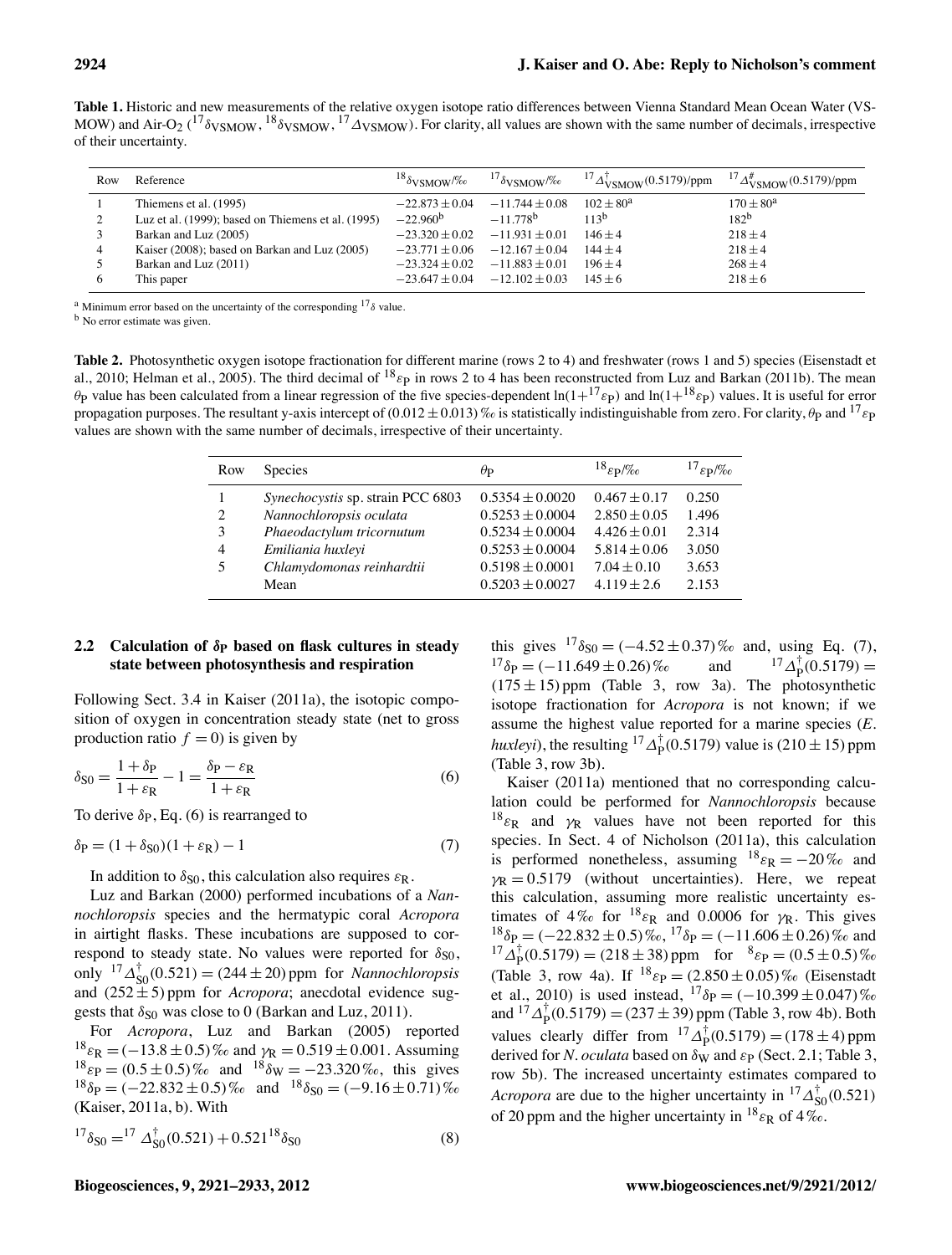| <b>Table 3.</b> Isotopic composition of photosynthetic O <sub>2</sub> ( <sup>17</sup> $\delta$ <sub>P</sub> , <sup>18</sup> $\delta$ <sub>P</sub> , <sup>17</sup> $\Delta$ <sub>P</sub> ) and O <sub>2</sub> at steady state between photosynthesis and respiration with a net to gross production ratio of $f = 0$ |
|---------------------------------------------------------------------------------------------------------------------------------------------------------------------------------------------------------------------------------------------------------------------------------------------------------------------|
| $({}^{17}\delta_{50}, {}^{18}\delta_{50}, {}^{17}\Delta_{50})$ , calculated as per Sect. 2. For clarity, all values are shown with the same number of decimals, irrespective of their uncertainty. Directly measured values are in bold.                                                                            |
| Assumed values are in bold italics, i.e., for "Kaiser (2011a)" (row 1), <sup>17</sup> $\Delta_p^{\#}(0.5179) = (249 \pm 15)$ ppm; for "Nicholson (2011a)" (row 2), <sup>17</sup> $\Delta_{50}^{\#}(0.5154) = (249 \pm 15)$ ppm. Other values                                                                        |
| were calculated using $\gamma_R = 0.5179 \pm 0.0006$ , ${}^{18}\epsilon_R = (-20 \pm 4)\%$ , $\theta_R = 0.5154$ , except for "Acropora (flask)" where $\gamma_R = 0.519 \pm 0.001$ , ${}^{18}\epsilon_R = (-13.8 \pm 0.5)\%$ , $\theta_R = 0.5173$ . For                                                           |
| "Acropora (flask)" and "Nannochloropsis (flask)", ${}^{17}\Delta_{50}^{+}(0.521) = (252 \pm 5)$ ppm and (244 ± 20) ppm, respectively, were used (Luz and Barkan, 2000). $\delta$ p values in rows 1 to 5m are                                                                                                       |
| based on the $\delta_{VSMOW}$ values in Table 1, row 3 (Barkan and Luz, 2005); rows 6 to 6m are based on Table 1, row 5 (Barkan and Luz, 2011); rows 7 to 7m are based on Table 1, row 6                                                                                                                            |
| (this paper); all account for the 5 ppm lower $170/160$ ratio of ocean water compared to VSMOW (Luz and Barkan, 2010) and the photosynthetic isotope fractionations in Table 2.                                                                                                                                     |

|                | Description                                                                                 | $^{18}\delta_{\rm P}$ | $^{17}\delta$ P | $^{17} \Delta_{\rm p}^{\dagger} (0.5179)$ | $^{17} \Delta_p^{\#} (0.5179)$ | $^{18}\delta_{\rm S0}$ | $^{17}\delta_{\rm S0}$ | $^{17}\Delta_{80}^{†}(0.5179)$ | $^{17} \Delta_{50}^{\#} (0.5179)$ | $^{17}\Delta_{80}^{†}$ (0.5154) |
|----------------|---------------------------------------------------------------------------------------------|-----------------------|-----------------|-------------------------------------------|--------------------------------|------------------------|------------------------|--------------------------------|-----------------------------------|---------------------------------|
| Row            | Unit                                                                                        | $\%o$                 | $\%o$           | ppm                                       | ppm                            | $\%o$                  | $\%o$                  | ppm                            | ppm                               | ppm                             |
| 1              | Kaiser (2011a), ${}^{18}$ $\varepsilon$ p = (0.50 $\pm$ 0.50) $\%$                          | $-22.832$             | $-11.644$       | $180 \pm 15$                              | $249 \pm 15$                   | $-2.889$               | $-1.300$               | 197                            | 198                               | 191                             |
| 2              | Nicholson (2011a), $^{18}$ $\varepsilon$ P = (0.50 ± 0.50) $\%$                             | $-22.832$             | $-11.587$       | $238 + 35$                                | $307 + 35$                     | $-2.889$               | $-1.242$               | 255                            | 256                               | $249 + 15$                      |
| 3a             | Acropora (flask), $^{18}$ $\varepsilon_{\rm P} = (0.50 \pm 0.50)$ %                         | $-22.832$             | $-11.649$       | $175 \pm 15^{\rm a}$                      | $244 \pm 15^{\rm a}$           | $-9.158$               | $-4.519$               | $224^{\rm a}$                  | 235 <sup>a</sup>                  | $\_a$                           |
| 3 <sub>b</sub> | Acropora (flask), ${}^{18}$ $\varepsilon$ P = (5.814 ± 0.06) $\%$                           | $-22.832$             | $-8.927$        | $210 \pm 15^{\rm b}$                      | $251 \pm 15^{\rm b}$           | $-3.895$               | $-1.777$               | 240 <sup>b</sup>               | 242 <sup>b</sup>                  | $_{-}$ b                        |
| 4a             | <i>Nannochloropsis</i> (flask), $^{18}$ $\varepsilon$ P = (0.50 ± 0.50) $\%$                | $-22.832$             | $-11.606$       | $218 \pm 38$                              | $287 \pm 38$                   | $-2.889$               | $-1.261$               | 235                            | 236                               | 229                             |
| 4 <sub>b</sub> | <i>Nannochloropsis</i> (flask), $^{18}$ $\varepsilon$ <sub>P</sub> = (2.85 $\pm$ 0.05) $\%$ | $-20.536$             | $-10.399$       | $237 \pm 39$                              | $293 \pm 40$                   | $-0.547$               | $-0.041$               | 242                            | 242                               | 241                             |
| 5              | $\delta_{\rm W}$ based on Barkan and Luz (2005), $\varepsilon_{\rm P} = 0$                  | $-23.320$             | $-11.936$       | $141 \pm 4$                               | $213 \pm 4$                    | $-3.388$               | $-1.594$               | 160                            | 162                               | 153                             |
| 5a             | $\varepsilon_{\rm P}$ (Synechocystis, sp. strain PCC 6803)                                  | $-22.864$             | $-11.689$       | $152 \pm 6$                               | $221 \pm 5$                    | $-2.923$               | $-1.345$               | 169                            | 170                               | 163                             |
| 5b             | $\varepsilon_{\rm P}$ (Nannochloropsis oculata)                                             | $-20.536$             | $-10.458$       | $178 \pm 4$                               | $234 \pm 4$                    | $-0.547$               | $-0.101$               | 183                            | 183                               | 181                             |
| 5c             | $\varepsilon_{\rm P}$ (Phaeodactylum tricornutum)                                           | $-18.997$             | $-9.649$        | $189 \pm 4$                               | $237 \pm 4$                    | 1.023                  | 0.716                  | 186                            | 186                               | 189                             |
| 5d             | $\varepsilon_{\rm P}$ (Emiliania huxleyi)                                                   | $-17.642$             | $-8.922$        | $214 \pm 5$                               | $256 \pm 5$                    | 2.407                  | 1.451                  | 204                            | 205                               | 211                             |
| 5e             | $\varepsilon_{\rm P}$ (Chlamydomonas reinhardtii)                                           | $-16.444$             | $-8.326$        | $190 \pm 4$                               | $226 \pm 4$                    | 3.628                  | 2.053                  | 174                            | 175                               | 184                             |
| 5m             | mean of rows 5a to 5e                                                                       | $-19.297$             | $-9.809$        | $185 \pm 22$                              | $234 \pm 13$                   | 0.718                  | 0.555                  | $183 \pm 14$                   | $183\pm14$                        | $185 \pm 18$                    |
| 6              | $\delta_{\rm W}$ based on Barkan and Luz (2011), $\varepsilon_{\rm P} = 0$                  | $-23.324$             | $-11.888$       | $192 \pm 4$                               | $263 \pm 4$                    | $-3.392$               | $-1.546$               | 211                            | 212                               | 204                             |
| 6a             | $\varepsilon_{\rm P}$ (Synechocystis, sp. strain PCC 6803)                                  | $-22.868$             | $-11.641$       | $202 \pm 6$                               | $272 \pm 5$                    | $-2.927$               | $-1.297$               | 219                            | 221                               | 213                             |
| 6b             | $\varepsilon_{\rm P}$ (Nannochloropsis oculata)                                             | $-20.540$             | $-10.410$       | $228 \pm 4$                               | $284 \pm 4$                    | $-0.552$               | $-0.052$               | 233                            | 234                               | 232                             |
| 6c             | $\varepsilon_{\rm P}$ (Phaeodactylum tricornutum)                                           | $-19.001$             | $-9.601$        | $239 \pm 4$                               | $288 \pm 4$                    | 1.019                  | 0.765                  | 237                            | 237                               | 239                             |
| 6d             | $\varepsilon_{\rm P}$ (Emiliania huxleyi)                                                   | $-17.646$             | $-8.874$        | $264 \pm 5$                               | $306 \pm 5$                    | 2.402                  | 1.499                  | 255                            | 255                               | 261                             |
| 6e             | $\varepsilon_{\rm P}$ (Chlamydomonas reinhardtii)                                           | $-16.448$             | $-8.278$        | $240 \pm 4$                               | $277 \pm 4$                    | 3.624                  | 2.102                  | 225                            | 226                               | 235                             |
| 6 <sub>m</sub> | mean of rows 6a to 6e                                                                       | $-19.301$             | $-9.761$        | $235 \pm 22$                              | $285 \pm 13$                   | 0.714                  | 0.603                  | $234 \pm 14$                   | $234 \pm 14$                      | $236 \pm 18$                    |
| 7              | $\delta_{\rm W}$ based on this paper, $\varepsilon_{\rm P}=0$                               | $-23.647$             | $-12.107$       | $140 \pm 6$                               | $213 \pm 6$                    | $-3.722$               | $-1.767$               | 160                            | 163                               | 153                             |
| 7a             | $\varepsilon_{\rm P}$ (Synechocystis, sp. strain PCC 6803)                                  | $-23.192$             | $-11.860$       | $151 \pm 7$                               | $222 \pm 7$                    | $-3.257$               | $-1.518$               | 169                            | 171                               | 162                             |
| 7 <sub>b</sub> | $\varepsilon_{\rm P}$ (Nannochloropsis oculata)                                             | $-20.865$             | $-10.629$       | $177 \pm 6$                               | $235 \pm 6$                    | $-0.882$               | $-0.274$               | 183                            | 184                               | 181                             |
| 7c             | $\varepsilon_{\rm P}$ (Phaeodactylum tricornutum)                                           | $-19.326$             | $-9.821$        | $188 \pm 6$                               | $238 \pm 6$                    | 0.688                  | 0.543                  | 187                            | 187                               | 189                             |
| 7d             | $\varepsilon_{\rm P}$ (Emiliania huxleyi)                                                   | $-17.971$             | $-9.094$        | $213 \pm 6$                               | $256 \pm 7$                    | 2.071                  | 1.278                  | 205                            | 205                               | 211                             |
| 7e             | $\varepsilon_{\rm P}$ (Chlamydomonas reinhardtii)                                           | $-16.774$             | $-8.498$        | $189 \pm 6$                               | $227 \pm 6$                    | 3.292                  | 1.880                  | 175                            | 176                               | 184                             |
| 7 <sub>m</sub> | mean of rows 7a to 7e                                                                       | $-19.625$             | $-9.980$        | $184 \pm 23$                              | $235 \pm 14$                   | 0.382                  | 0.382                  | $184 \pm 15$                   | $184 \pm 15$                      | $185 \pm 18$                    |

<sup>a</sup> The corresponding values for  $\lambda = \kappa = 0.519$  are  ${}^{17}\Delta_{\rm P}^{\dagger} (0.5179) = (200 \pm 15)$  ppm,  ${}^{17}\Delta_{\rm P}^{\dagger} (0.5179) = (269 \pm 15)$  ppm,  ${}^{17}\Delta_{\rm S0}^{\dagger} (0.5179) = 234$  ppm,  ${}^{17}\Delta_{\rm SO}^{\dagger} (0.5179) = 245$  ppm and  ${}^{1$ <sup>b</sup> The corresponding values for  $\lambda = \kappa = 0.519$  are  ${}^{17}\Delta_{\rm P}^{\dagger} (0.5179) = (229 \pm 15)$  ppm,  ${}^{17}\Delta_{\rm P}^{\dagger} (0.5179) = (271 \pm 15)$  ppm,  ${}^{17}\Delta_{\rm SO}^{\dagger} (0.5179) = 244$  ppm,  ${}^{17}\Delta_{\rm SO}^{\dagger} (0.5179) = 247$  ppm and  ${}^{17$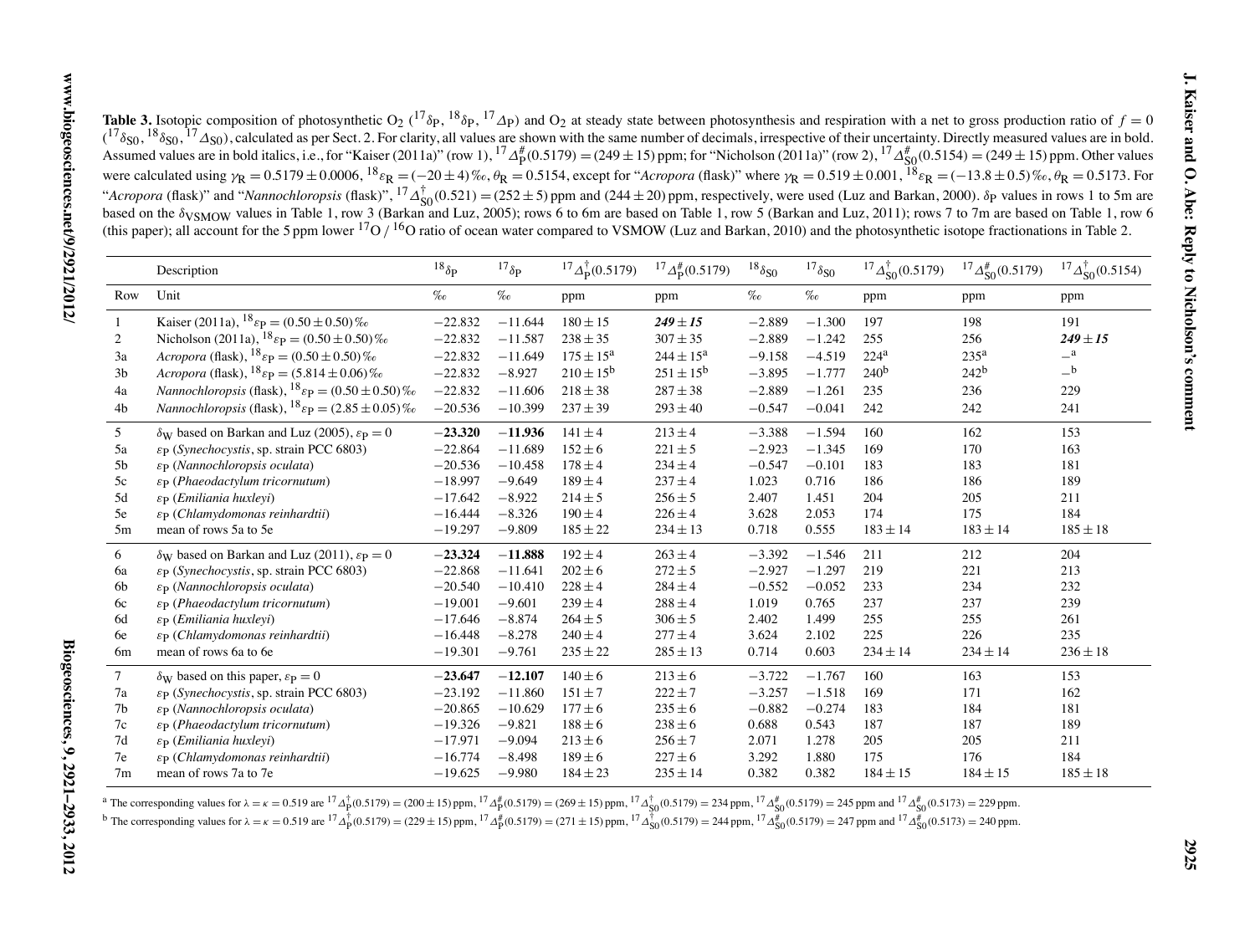# **2.3 Hypothetical "base case" values for the isotopic composition of photosynthetic O2**

Based on the discrepancy between the  $17O$  excess for photosynthetic O2 produced by *Synechocystis* and *Acropora*, Kaiser (2011a) found it impossible to assign a best value for  $^{17}\delta_{\rm P}$ . The inclusion of *Nannochloropsis* with Nicholson's assumptions does not help to resolve this.

Instead, Kaiser (2011a) constructed a hypothetical base case in a way that was mathematically consistent with previous studies (Hendricks et al., 2004; Juranek and Quay, 2010; Reuer et al., 2007). The base case adopted a triple isotope excess of  ${}^{17}\Delta_p^{\#}(0.5179) = (249 \pm 15)$  ppm (Table 3, row 1). This is the same numerical value for the triple isotope excess used in previous studies, although  $\lambda$  values of 0.516 (Hendricks et al., 2004; Reuer et al., 2007) and 0.518 were used elsewhere (Juranek and Quay, 2010).  ${}^{17}\Delta_p^{\#}(0.5179) = (249 \pm 15)$  ppm results in  ${}^{17}\delta_p =$  $-11.646\%$  (-11.644% with the  $\delta_{\rm W}$  update referred to in Sect. 2.1; Table 3, row 1), which is slightly higher than the corresponding values of  $-11.671\%$  for *Synechocystis* and  $-11.649\%$  for *Acropora*. The resulting value of  ${}^{17}\Delta_{\rm P}^{\dagger}(0.5179) = (180 \pm 15)$  ppm is compatible with the <sup>17</sup> $\Delta_P^{\dagger}$ (0.5179) values for other species based on the <sup>18</sup> $\varepsilon_P$  measurements of Eisenstadt et al. (2010) (Table 3, rows 5b, 5c, 5e) except for *E. huxleyi* (Table 3, row 5d).

Nicholson (2011a) questions the validity of this base case and suggests that  $\lambda$  should be chosen such that  $^{17}\Delta_{\text{S}0}^{\text{#}}(\lambda_{\text{BSS}}) = ^{17}\Delta_{\text{P}}^{\text{#}}(\lambda_{\text{BSS}})$  and that these values should equal (249  $\pm$  15) ppm. This "tuned"  $\lambda$  value, denoted  $\lambda$ <sub>BSS</sub> (for biological steady state) by Nicholson (2011a), is actually identical to the triple isotope fractionation coefficient for respiration  $(\theta_R)$  and calculated as

$$
\lambda_{BSS} = \theta_R
$$
  
=  $\frac{\ln(1 + {}^{17}\varepsilon_R)}{\ln(1 + {}^{18}\varepsilon_R)} = \frac{\ln(1 + \gamma_R {}^{18}\varepsilon_R)}{\ln(1 + {}^{18}\varepsilon_R)}$  (9)

This leads to a set of calculation parameters with  $^{18}\delta_{\rm P} = -22.832\%$ ,  $^{17}\delta_{\rm P} = -11.587\%$  and  $^{17}$  $\Delta_p^{\dagger}$ (0.5179) = (238 ± 35) ppm (Table 3, row 2). Within error, this agrees with the *Nannochloropsis* flask experiments if the assumptions of  $\gamma_R = 0.5179 \pm 0.0006$  and  $^{18}\varepsilon_{\rm R} = (-20 \pm 4)\%$  for these experiments are correct. It differs substantially from the corresponding values for the *Acropora* flask experiments assuming  $^{18}$   $\varepsilon_{\rm P} = 0.5\%$ (Table 3, row 3a) and the results for all species based on the isotopic composition of seawater and the photosynthetic isotope fractionation (Table 3, rows 5a–c, 5e) except for *E. huxleyi* (Table 3, row 5d). It may be reconciled with the *Acropora* flask experiments if  $^{18}$   $\varepsilon$  p = 5.814 ‰ is assumed (Table 3, row 3b).

In Sect. 4, Nicholson (2011a) comments that  ${}^{17}\Delta_p^{\#}(\theta_R)$  = 231 ppm for the *Nannochloropsis* flask experiments is very close to  ${}^{17}\Delta_p^{\#}(\theta_R) = 234$  ppm for the *Acropora* flask

experiments. Notwithstanding that our own calculations give identical results of  ${}^{17}\Delta_p^{\#}(\theta_R) = 229$  ppm for both cases (Table 3, row 4a and footnote to row 3a), this is not a fair comparison because  $\theta_R = 0.5173$  for *Acropora* and  $\theta_R = 0.5154$ for *Nannochloropsis*. Clearly, the  $17\delta$ <sub>P</sub> values differ in both cases (for the same  $^{18}\delta_P$  value) and calculations of gross production using the accurate dual-delta method would lead to different results. This illustrates the perils associated with using  $^{17}\Delta$  values in isolation.

# **2.4** New measurements of  $18\delta$ <sub>VSMOW</sub> and  $17\delta$ <sub>VSMOW</sub>

Four days after publication of Kaiser (2011a) and three days before publication of Nicholson (2011a), new measurements of  $18\delta$ <sub>VSMOW</sub> and  $17\delta$ <sub>VSMOW</sub> were published (Barkan and Luz, 2011). The authors of this paper found that they could not reproduce their earlier results for  $17\delta$ VSMOW (Barkan and Luz, 2005). Their new results gave  $^{17}\delta$ <sub>VSMOW</sub> =  $(-11.883 \pm 0.012)\%$  (Table 1, row 5), which is 0.048 ‰ or five standard deviations higher than the original value of  $(-11.931 \pm 0.01)\%$  (Barkan and Luz, 2005). The new  $^{18}\delta$  vs MOW value of  $(-23.324 \pm 0.017)\%$ was virtually unchanged compared to the original value of  $(-23.320 \pm 0.02)\%$ . In terms of  ${}^{17}\Delta_{\text{VSMOW}}^{\dagger}(0.5179)$ , this amounts to a change from  $(146 \pm 4)$  ppm to  $(196 \pm 4)$  ppm. The authors do not give an explanation for this change, other than that "experimental system and measurement procedures were somewhat improved" (Barkan and Luz, 2011).

The revised measurements allow recalculating  $\delta_P$  based on  $\delta_{\rm W}$  and  $\varepsilon_{\rm P}$  (Sect. [2.1\)](#page-2-0). <sup>18</sup> $\delta_{\rm P}$  remains virtually unchanged, but the corresponding <sup>17</sup> $\delta$ <sub>P</sub> and <sup>17</sup> $\Delta$ <sub>P</sub><sup>†</sup>(0.5179) values increase by about 50 ppm (Table 3). Within error, the revised <sup>17</sup> $\Delta_{\rm P}^{\dagger}$ (0.5179) values agree with those estimated for *Nannochloropsis* (flask), *Acropora* (flask; assuming  $^{18}$   $\varepsilon_{\rm P}$  = 5.814 ‰) and Nicholson (2011a). They disagree with the *Acropora* (flask; assuming  $^{18}$   $\varepsilon_{\rm P} = 0.5 \%$ ) and Kaiser (2011a) values.

Our own measurements of VSMOW relative to Air- $O_2$  give <sup>18</sup> $\delta$ <sub>VSMOW</sub> = (-23.647 ± 0.04) ‰ and <sup>17</sup> $\delta$ <sub>VSMOW</sub> =  $(-12.102 \pm 0.03)\%$  (Table 1, row 6). Taking into account the  $^{17}O / ^{16}O$  depletion of ocean water with respect to VSMOW, this gives  $^{17}\delta_W = (-12.107 \pm 0.03)\%$  and  $^{17} \Delta_W^{\dagger} (0.5179) = (140 \pm 6)$  ppm (Table 3, row 7). The uncertainty of  $17\Delta_{\text{W}}^{\dagger}$  is lower than for  $17\delta_{\text{W}}$  because the errors in  $18\delta$  and  $17\delta$  are correlated in a mass-dependent way.

Our  ${}^{17}\Delta_W^{\dagger}(0.5179)$  value is in good agreement with the original measurements of Barkan and Luz (2005), but disagrees with their revised results (Barkan and Luz, 2011). Just as the results of Barkan and Luz, our data have been obtained using  $\text{CoF}_3$  fluorination on a Finnigan MAT Delta Plus isotope ratio mass spectrometer (University of Nagoya). However, our results have been corrected for a 0.8 % scale contraction, based on gravimetrically calibrated mixtures of 99.7% pure  $H_2^{18}O$  with tap water. The scale correction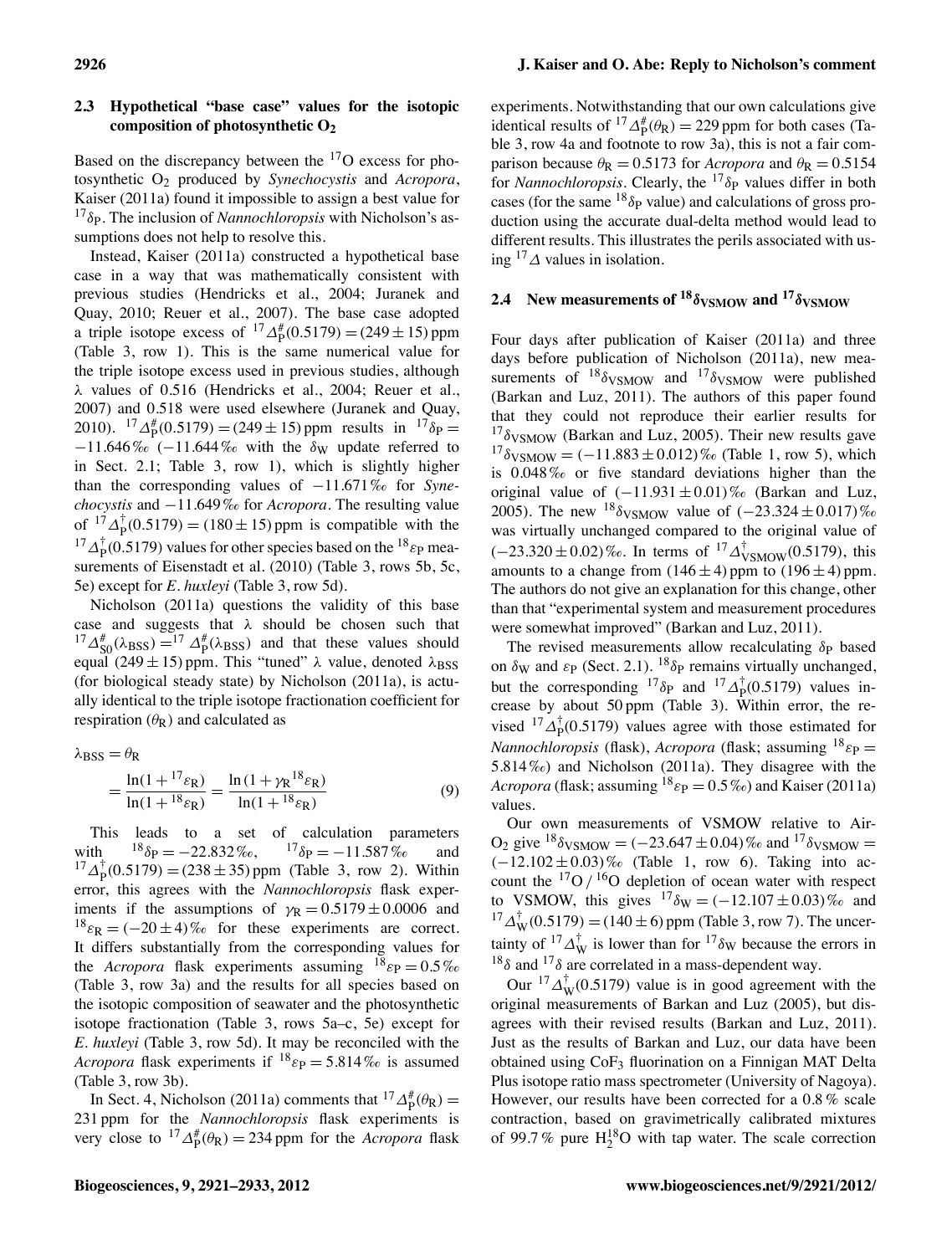#### **J. Kaiser and O. Abe: Reply to Nicholson's comment 2927**

affected  ${}^{17}\Delta_{\rm W}^{\dagger}$ (0.5179) by a 2 ppm increase only. It actually brings  $^{18}\delta$ <sub>VSMOW</sub> into closer agreement with independent estimates of  $(-23.771 \pm 0.06) \%$  (Table 1, row 4), based on isotope measurements in  $CO<sub>2</sub>$  (Kaiser and Röckmann, 2008). Barkan and Luz (2005, 2011) did not perform a scale correction, even though their measured SLAP-VSMOW difference of  $(-55.11 \pm 0.05)\%$  (Barkan and Luz, 2005) differs from the internationally accepted value of  $-55.5\%$  (Gonfiantini, 1977, 1978). If the value of  $-55.5\%$  were accurate, the corresponding scale contraction would amount to 0.7 %. A scale contraction of 0.7 to 0.8 % may be typical for this particular type of mass spectrometer.

The varying results for the relative isotope ratio differences between VSMOW and  $Air-O<sub>2</sub>$  within a single laboratory and between laboratories warrant further measurements of this important parameter and perhaps inter-laboratory comparisons.

For comparison purposes, we construct mean parameter sets from the species-dependent  $\delta_P$  values (Table 3, rows 5m, 6m and 7m). For the photosynthetic isotope fractionation, we adopt the arithmetic average of the corresponding values based on Eisenstadt et al. (2010), i.e.,  $^{18}$   $\varepsilon_{\rm P}$  =  $(4.119 \pm 2.6)$ % and  $^{17}$   $\varepsilon$ <sub>P</sub> =  $(2.153 \pm 1.3)$ % (Table 2). This  $^{18}$  $\varepsilon$ <sub>P</sub> value is in good agreement with the global average  $^{18}$  $\varepsilon$ <sub>P</sub> of 4 ‰ derived by Luz and Barkan (2011a). A similar approach was taken by Luz and Barkan (2011b), but they excluded *C. reinhardtii* from their mean δ<sub>P</sub> values. It would not be appropriate to take the arithmetic average of  $\theta$  reported for various organisms to derive  $^{17}$   $\varepsilon_{\rm P}$  because  $^{17}$   $\varepsilon_{\rm P}$  is essentially linearly related to <sup>17</sup> $\delta$ <sub>P</sub> whereas  $\theta$ <sub>P</sub> is not.

The good agreement between our own measurements of the isotopic composition of VSMOW relative to  $Air-O<sub>2</sub>$ and those of Barkan and Luz (2005) is also reflected by the closely matching species-dependent  ${}^{17}\Delta_P(0.5179)$  values (Table 3, rows 5a–5e and 7a–7e). In the next section, we will illustrate the systematic impact of different  $\delta_P$  values on  $g$ .

# **3 Dependence of** *g* **on the isotopic composition of photosynthetic O2**

# <span id="page-6-0"></span>**3.1 Accurate calculation of** *g* **using the dual-delta method**

Since the interaction between the parameters  $^{17}\delta_{\rm P}$ ,  $^{18}\delta_{\rm P}$ and  $\gamma_R$  is not straightforward to predict based on Eq. (1), their impact on *g* is best illustrated through example calculations (Kaiser, 2011a). Results for *g* based on  $17\delta$ <sub>P</sub> and  $18\delta$ <sub>P</sub> derived in Sects. [2.1–](#page-2-0)2.3, including the parameters suggested by Nicholson (2011a) and Kaiser (2011a) are compared with those using the mean  $\delta_P$  values based on Barkan and Luz (2005; Table 3, row 5m; Fig. 1a and b) and based on Barkan and Luz (2011; Table 3, row 6m; Fig. 1c and d). The same scenarios as in Kaiser (2011a) were used, i.e.,  $g = 0.4$  with  $-1.0 \le f \le +1.0$  (Fig. 1a and c) and  $f = 0.1$  with  $0.01 \le g \le 10$  (Fig. 1b and d). Parameters related to gas exchange were left unchanged at  $17\delta_{\rm sat} = 0.382\,\%$ ,  $18\delta_{\rm sat} = 0.707\,\%$ ,  $17\epsilon_{\rm E} = -1.463\,\%$ ,  $^{18}$   $\varepsilon_{\rm E} = -2.800\%$  (Kaiser, 2011a, b).

As may be expected from the corresponding  $^{17}\Delta_P$  values, there is relative good agreement between *g* based on "Table 3, row 5m" (using VSMOW measurements reported by Barkan and Luz, 2005), "Table 3, row 7m" (using VSMOW measurements reported here), "Kaiser (2011a)", "*Acropora* (flask,  $^{18}$  $\varepsilon_{\rm P} = 0.5\%$ )" and the species-specific parameters for *N. oculata*, *C. reinhardtii* and *P. tricornutum* (Fig. 1a and b). However, *g* based on *Synechocystis* parameters is  $\geq 24\%$ higher; *g* based on "Nicholson (2011a)", "*Nannochloroposis* (flask,  $2.85\%$ )" and "Luz and Barkan,  $2011b$ " is  $> 27\%$ lower than "Table 3, row 5m". *g* values based on "*E. huxleyi*" and "*Acropora* (flask, 5.814 ‰)" and "*Nannochloroposis* (flask,  $0.5\%$ )" are in between. For  $f < 0.1$  or  $g > 0.1$ , these relative deviations are higher (Fig. 1a and b) The relative deviations of *g* for the *E*. huxleyi parameters are  $\leq -16\%$ from the base case for  $f = 0.1$ , which means the *g* values deviate –32 % from the *g* values based on *Synechocystis* parameters, a significant species-related uncertainty.

For *g* based on "Table 3, row 6m" (using VSMOW measurements reported by Barkan and Luz, 2011), the speciesspecific parameters for *N. oculata*, *C. reinhardtii* and *P. tricornutum* again agree well with the mean  $\delta_P$  set (Fig. 1c and d). There is also relative good agreement with "Nicholson (2011a)", "Luz and Barkan (2011b)", "*Acropora* (flask, 5.814 ‰)" and "*Nannochloroposis* (flask, 2.85 ‰)". However, the relative deviations are  $\geq$  35 % for "Kaiser (2011a)", "Table 3, row 5m" and "Table 3, row 7m" and  $\leq -12\%$  for "*E. huxleyi*". Again, for  $f < 0.1$  or  $g > 0.1$ , these deviations tend to be even higher (Fig. 1c and d). The relative deviations of *g* for the *Synechocystis* parameters are  $\geq +18\%$  from the base case, which means the *g* values based on *E. huxleyi* parameters deviate  $\leq -26\%$  from the *g* values based on *Synechocystis* parameters. The span between these two species is slightly smaller than for "Table 3, row 5m" because the different base case parameters lead to different  $^{17}\delta$  and  $^{18}\delta$  scenarios for the same two cohorts. Nevertheless, there is still a significant uncertainty in *g* related to which species is assumed to have produced the  $O_2$  and, therefore, which set of parameters  $^{17}\delta_{\rm P}$ ,  $^{18}\delta_{\rm P}$  and  $\gamma_{\rm R}$  is adopted for the calculation.

To summarise, the experimental evidence can accommodate both the  $\delta_P$  parameters of Nicholson (2011a) as well as those of Kaiser (2011a). Both the base cases used by Kaiser (2011a) and by Nicholson (2011a) are hypothetical. On their own, they should therefore not be used to draw conclusions on the quantitative accuracy of the resulting *g* values. While we agree with Nicholson's notion that different parameters used in Kaiser (2011a) can explain the lower *g* values based on parameters used in previous studies (e.g., Hendricks et al., 2004; Reuer et al., 2007; Juranek and Quay, 2010), this should not be used to single out one parameter set as superior to the other. Kaiser (2011a) did not make such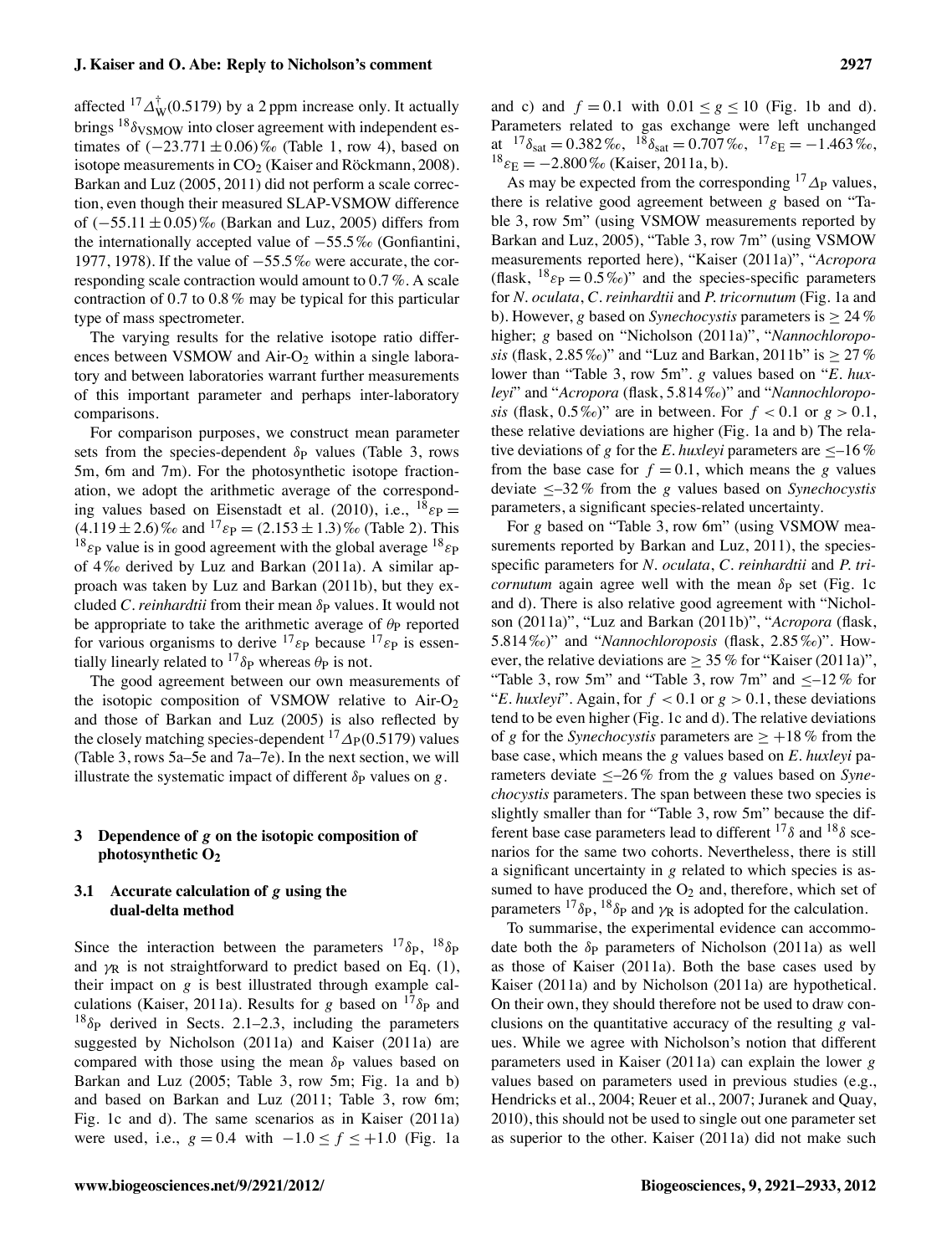

**Fig. 1.** Relative difference of *g* for different sets of <sup>17</sup> $\delta$ p, <sup>18</sup> $\delta$ p and  $\gamma$ g (Table 3) to *g* based on row 5m (**a**, **b**; Barkan and Luz, 2005) and row 6m (**c**, **d**; Barkan and Luz, 2011). (**a**, **c**) correspond to  $g = 0.4$  and  $-1.0 \le f \le 1.0$ ; (**b**, **d**) to  $f = 0.1$  and  $0.01 \le g \le 10$  (logarithmic axis). Red curves correspond to rows 5a–e (**a**, **b**) and 6a–e (**c**, **d**). "Kaiser (2011a)", "Nicholson (2011a)", "Acropora, 0.5 ‰", "Acropora, 5.814 ‰", "Nannochl., 0.5‰" and "Nannochl., 2.85%" correspond to rows 1, 2, 3a, 3b, 4a and 4b. "Luz & B. (2011b)" uses  $^{17}\delta_{\rm P} = -10.126\%$  and  $^{18}\delta_{\rm P} = -20.014$  ‰ (Luz and Barkan, 2011b).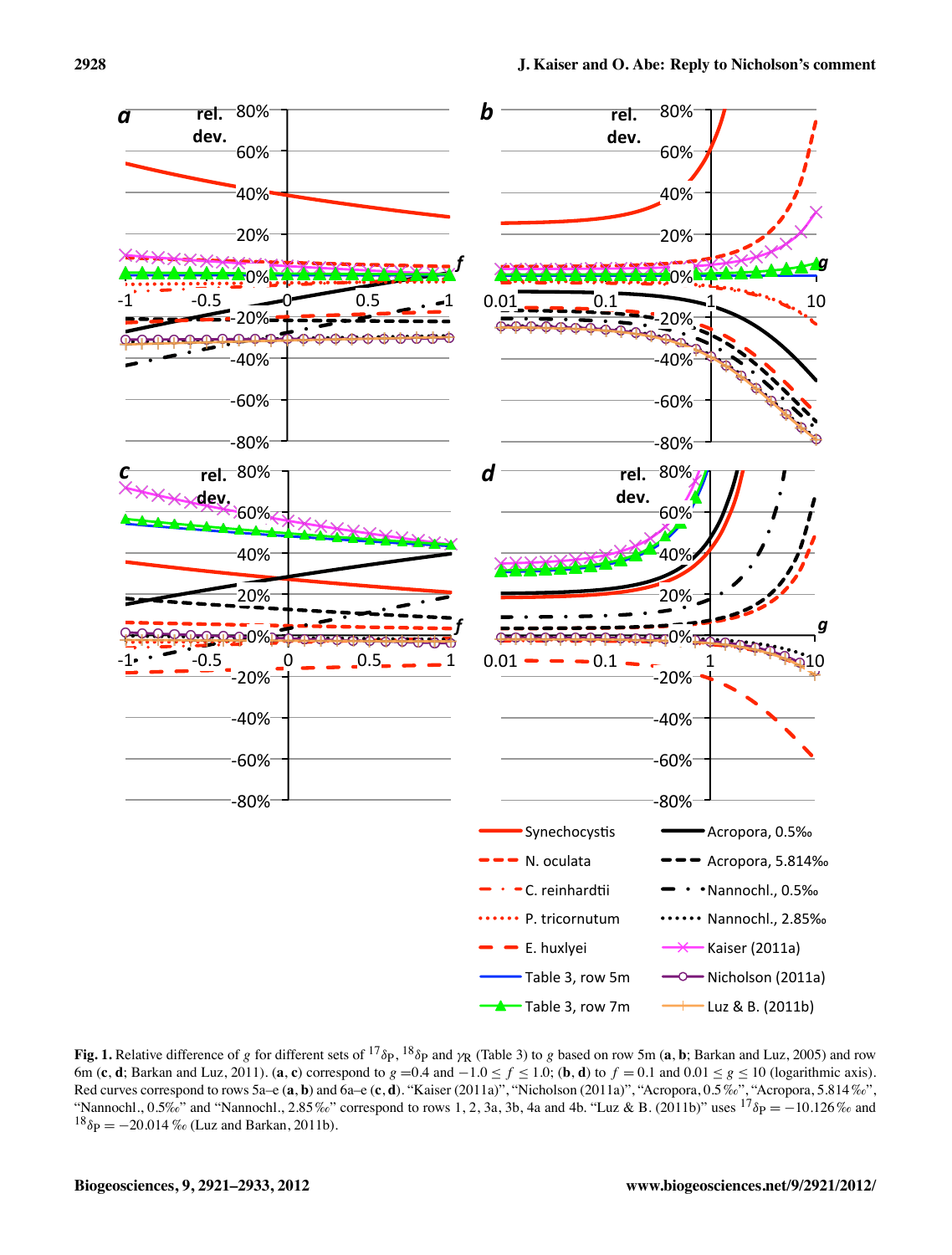#### **J. Kaiser and O. Abe: Reply to Nicholson's comment 2929**

a claim and rather used the disagreement between different estimates of the isotopic composition of photosynthetic  $O<sub>2</sub>$  to highlight the need for additional measurements of the required parameters, especially  $17\delta$ <sub>P</sub>. The claim by Nicholson (2011a) that the *g* values calculated using the base case of Kaiser (2011a) were 30 % too high is not justified.

Nicholson (2011a) also commented that Kaiser (2011a) overestimates the discrepancy of *g* based on different calculation methods/parameters, as seen in Fig. 3 of Kaiser (2011a) compared to Fig. 1 in Nicholson (2011a). However, this is largely due to how the results are presented (as relative deviations), and as we argue above, Kaiser's "base case" just provides a reference for comparison, not a benchmark for other studies.

# **3.2 Approximate calculation of** *g*

Even though the development of the accurate dual-delta method makes use of approximations in the calculation of *g* unnecessary, we will revisit the different approximations used in the past to address Nicholson's comment that  $17\Delta$ should be defined as  ${}^{17}\Delta^{\#}(\theta_R) \equiv \ln(1+{}^{17}\delta) - \theta_R \ln(1+{}^{18}\delta)$ .

Luz and Barkan (2000) suggested the following approximate calculation of oxygen gross production from oxygen triple isotope measurements

$$
g = \frac{{}^{17}\Delta - {}^{17}\Delta_{\text{sat}}}{17\Delta_{\text{P}} - {}^{17}\Delta} \tag{10}
$$

with the triple isotope excess defined as  ${}^{17}\Delta^{\dagger}(0.521) \equiv {}^{17}\delta$ - $0.521^{18}\delta$ , i.e., using a linear definition.

The same authors later revised this method and stated that the triple isotope excess should be defined using the natural logarithm (ln) as  ${}^{17}\Delta^{\#}(\gamma_R) \equiv \ln(1 + {}^{17}\delta) - \gamma_R \ln(1 + {}^{18}\delta)$ with  $\gamma_R = 0.5179$  (Luz and Barkan, 2005), but that this definition shall not apply to  $^{17}\Delta_{\rm P}$ . Instead, the photosynthetic end-member should be set equal to  ${}^{17}\Delta_p^{\#}(\theta_R)$ , with  $\theta_R =$ 0.5154 for  $\gamma_R = 0.5179$  and  $^{18} \varepsilon_R = -20\%$  (Sect. 2.3). As evidenced by its use in Luz and Barkan (2009), a coefficient of  $\gamma_R$  is also meant to apply to  $^{17}\Delta_{sat}^{\#}$ .

The use of different coefficients for the triple isotope excess is confusing, especially for the non-expert reader. Moreover,  $\theta_R$  can only be computed if  $^{18} \varepsilon_R$  is also known. Even though the influence of the uncertainty in  $^{18} \varepsilon_R$  is not as severe as when  $^{18}\delta$  were used for the calculation directly (Quay et al., 1993), this goes against the rationale behind the triple oxygen isotope technique (i.e., the absence of the need to know  $^{18}$  $\varepsilon_{\rm R}$ ). Finally, the suggested approximations are mathematically inconsistent with Eqs. (1) and (2).

Instead, Kaiser (2011a) suggested that Eq. (10) is used with the triple isotope excess defined as  $17\angle 17\angle 17$   $\approx 17$  $\delta - \gamma R^{18} \delta$ . This definition is consistent with the asymptotic behaviour of Eq. (2) for  $17\delta$ ,  $18\delta \rightarrow 0$ . However, it was shown that this approximated calculation can lead to systematic biases from the accurate solution calculated using the dual-delta method and the use of this approximation was not recommended.

Nicholson (2011a) comments that the approximations of Kaiser (2011a) and, by implication, Luz and Barkan 2005) can be improved if a definition of the triple isotope excess as  ${}^{17}\Delta^{\#}(\theta_R)$  is adopted. The corresponding  ${}^{17}\Delta^{\#}_P(\theta_R)$  value is named  $^{17}\Delta$ BSS for "biological steady state" because it is identical to the <sup>17</sup> $\Delta_{\text{SO}}^{\#}(\theta_{\text{R}})$  value under concentration steady state  $(f = 0)$ . However, as shown in Sect. 3.4 and the uncorrected Fig. 1 of Kaiser (2011a), isotopic steady state can also be achieved for  $f \neq 0$  and in this case,  ${}^{17}\Delta_8^{\#}(\theta_R) \neq$ also be achieved for  $f \neq 0$  and in this case,  ${}^{17}\Delta_5^{\#}(\theta_R) \neq {}^{17}\Delta_1^{\#}(\theta_R)$ . It is, therefore, not clear a priori whether the approximation suggested by Nicholson (2011a) performs better than the other approximations.

Just as in Sect. [3.1,](#page-6-0) we, therefore, compare the different approximations to the accurate solution using a range of scenarios. The scenarios correspond to  $0.01 \le g \le 10$  and  $-1 \le f \le 1$  (in steps of 0.2). The underlying parameters  $^{17}\delta_{\rm P}$ ,  $^{18}\delta_{\rm P}$  and  $\gamma_{\rm R}$  correspond to "Kaiser (2011a)" (Table 3, row 1; Fig. 2); the mean  $\delta_P$  based on the VSMOW measurements of Barkan and Luz (2011) (Table 3, row 6m; Fig. 3), which is similar to "Nicholson (2011a)"; and the parameters derived from the *Acropora* flask experiments ( $^{18}$  $\varepsilon_{\rm P} = 0.5\%$ ; Table 3, row 3a; Fig. 4).

The approximate solutions are calculated using Eq. (10) with the triple isotope excess defined as (a)  ${}^{17}\Delta^{\dagger}(\gamma_R)$  (Kaiser, 2011a) (Figs. 2a, 3a, 4a); (b)  $17\Delta^{\#}(\gamma_R)$  in general, but <sup>17</sup> $\Delta_p^{\sharp}(\theta_R)$  for photosynthetic O<sub>2</sub> (Luz and Barkan, 2005) (Figs. 2b, 3b, 4b); (c)  ${}^{17}\Delta^{\#}(\gamma_R)$  (shown for completeness) (Figs. 2c, 3c, 4c) and (d)  ${}^{17}\Delta^{\#}(\theta_R)$  (Nicholson, 2011a) (Figs. 2d, 3d, 4d). In the following, we refer to these definitions as methods (a) to (d).

None of the approximations deliver unbiased results for *g >* 1. Of course, such conditions rarely occur in the environment (except for intense blooms or very low wind speeds). However, even for *g <* 1 significant biases can occur in all cases under certain conditions.

For all scenarios, method (c) performs worst. However,  $17\Delta^{\#}(\gamma_{\rm R})$  on its own has actually never been used together with Eq.  $(10)$ , as far as we know, so this has no consequence for already published data.

For the base case adopted by Kaiser (2011a) (Table 3, row 1; Fig. 2), method (a) returns nearly unbiased results for  $f = 0$  and  $g < 0.1$ . For  $g < 1$  and  $-0.4 \le f \le 0.2$ , the relative deviation from the accurate solution does not exceed ± 22 % (Fig. 2a). *g* values based on Nicholson's method (d) are biased 10 % low for  $f = 0$ , but the relative deviation from the base case is at most  $-21\%$  for  $g < 0.4$  (Fig. 2d). Luz and Barkan's method (b) is biased only  $7\%$  low for  $f = 0$ (Fig. 2b), but otherwise the derived *g* values have larger deviations from the accurate solution than those for method (d), more similar to method (a).

For the scenario using the mean  $\delta_P$  value based on the VS-MOW measurements of Barkan and Luz (2011) (Table 3, row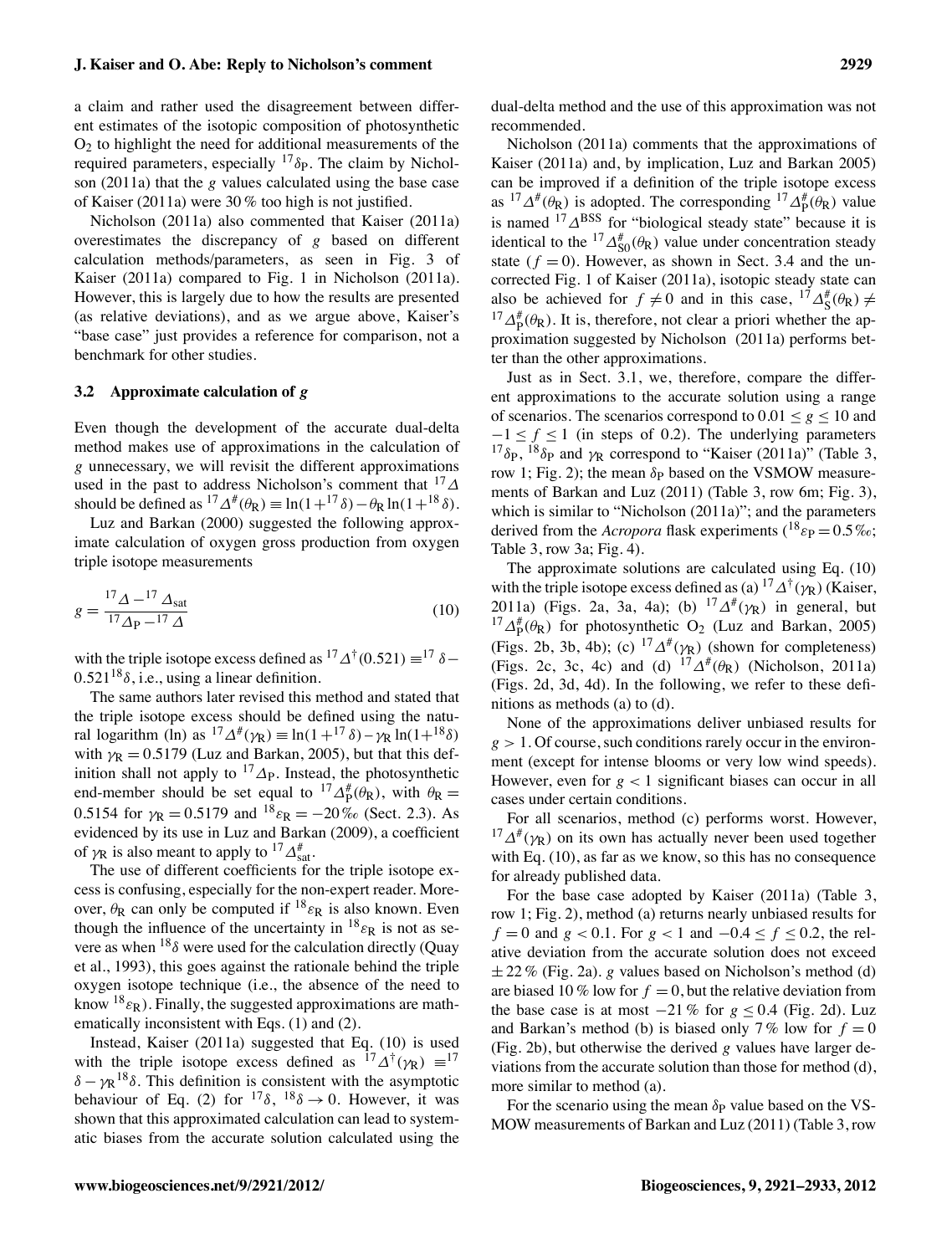

**Fig. 2.** Relative deviation of the approximated solution for  $g$  (Eq. 10) from the accurate solution (Eq. 1) for the parameters in Table 3, row 1 (Kaiser, 2011a).

(a) linear definition of <sup>17</sup> $\Delta$  with  $\kappa = \gamma_R$  (Kaiser, 2011a): <sup>17</sup> $\Delta_P^{\dagger}$ (0.5179) = 180 ppm, <sup>17</sup> $\Delta_{\text{sat}}^{\dagger}$ (0.5179) = 16 ppm. **(b)** ln-definition of  $^{17}\Delta$  with  $\lambda = \gamma_R$  except for  $^{17}\Delta_p^{\#}$  (Luz and Barkan, 2005):  $^{17}\Delta_p^{\#}(0.5154) = 191$  ppm,  $^{17}\Delta_{sat}^{\#}(0.5179) = 16$  ppm. (c) ln-definition of <sup>17</sup>  $\Delta$  with  $\lambda = \gamma_R$ : <sup>17</sup>  $\Delta_P^{\#}(0.5179) = 249$  ppm, <sup>17</sup>  $\Delta_{\text{sat}}^{\#}(0.5179) = 16$  ppm. **(d)** ln-definition of <sup>17</sup> $\Delta$  with  $\lambda = \theta_R$  (Nicholson, 2011a): <sup>17</sup> $\Delta_P^{\#}(0.5154) = 191$  ppm, <sup>17</sup> $\Delta_{sat}^{\#}(0.5154) = 18$  ppm.

6m; Fig. 3), methods (a), (b) and (d) give nearly unbiased results for  $f = 0$  and the entire range of *g* values explored. Method (d) has the least bias for  $g < 1$ , whereas methods (a) and (b) perform similarly.

For the scenario based on the *Acropora* flask experiments  $(1^8 \varepsilon_P = 0.5\% \text{m}$ ; Table 3, row 3a; Fig. 4), method (a) gives the least bias for  $f = 0$ . In this case, methods (b) and (d) are biased low by 19 % and 12 %, respectively. Interestingly, method (d) does not show any significant variation in this bias for  $g < 0.1$  and the entire range in  $f$ .

In summary, none of the calculation methods is free from bias under all conditions and scenarios. The value Nicholson (2011a) attributed to method (d) may be due to the particular hypothetical scenario he has chosen, which is very similar to that defined by "Table 3, row 6m" (Fig. 1c and d). However, if other  $^{17}\delta_{\rm P}$  and  $^{18}\delta_{\rm P}$  parameters were adopted such as those of the *Acropora* flask experiments (assuming  $^{18}$   $_{\text{Ep}}$  = 0.5 ‰), then significant deviations from the accurate solution would occur.

# **4 Conclusions**

It is important to make the distinction between different calculation methods (e.g., iterative versus dual-delta method; approximate based on  $^{17}\Delta$  versus accurate based on  $^{17}\delta$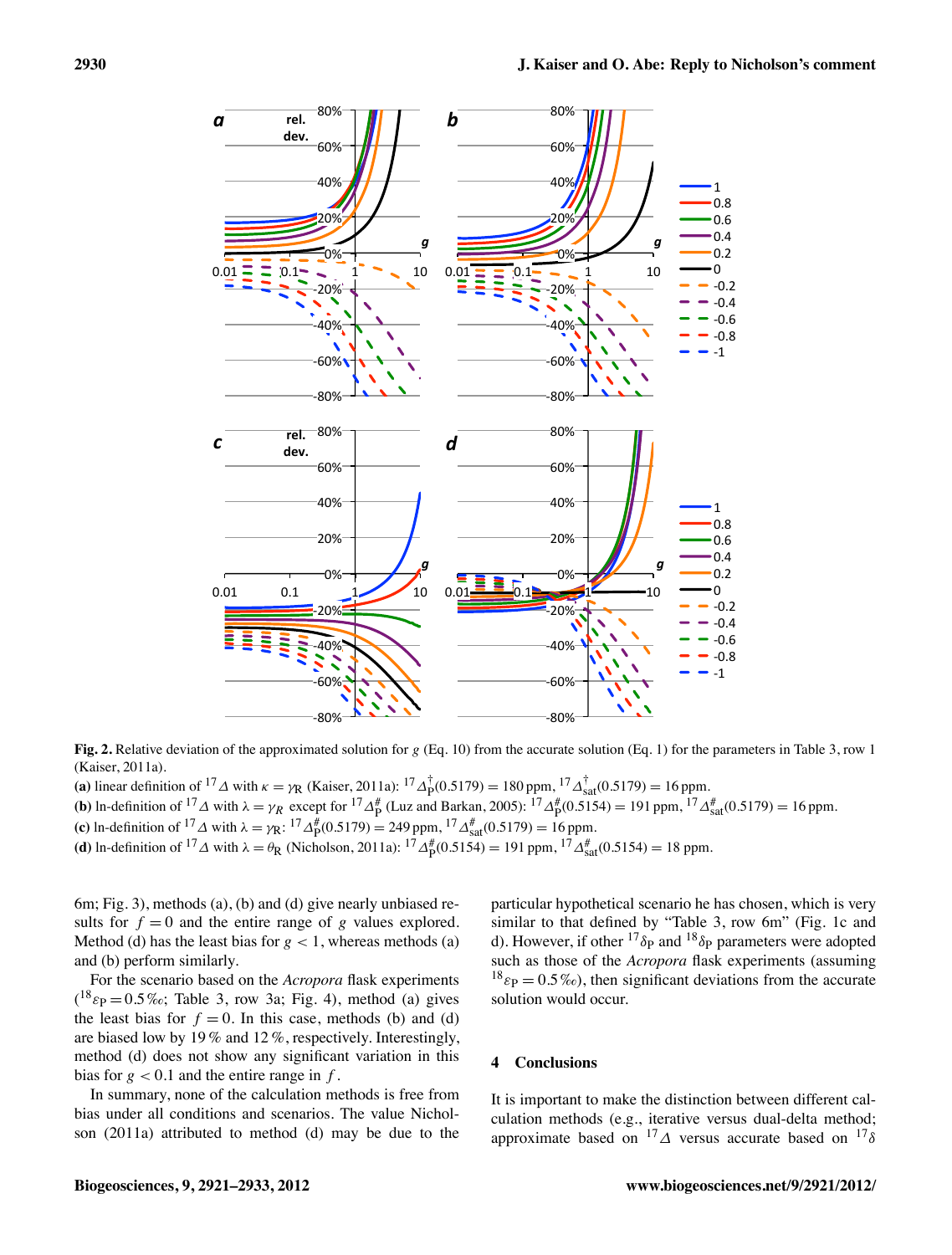

**Fig. 3.** Relative deviation of the approximated solution for *g* (Eq. 10) from the accurate solution (Eq. 1) for the parameters in Table 3, row 6m ( $\delta$ <sub>W</sub> based on Barkan and Luz, 2011).

(a) linear definition of <sup>17</sup> $\Delta$  with  $\kappa = \gamma_R$  (Kaiser, 2011a): <sup>17</sup> $\Delta_P^{\dagger}$ (0.5179) = 235 ppm, <sup>17</sup> $\Delta_{\text{sat}}^{\dagger}$ (0.5179) = 16 ppm. **(b)** ln-definition of  $^{17}\Delta$  with  $\lambda = \gamma_R$  except for  $^{17}\Delta_p^{\#}$  (Luz and Barkan, 2005):  $^{17}\Delta_p^{\#}(0.5154) = 236$  ppm,  $^{17}\Delta_{sat}^{\#}(0.5179) = 16$  ppm. (c) ln-definition of <sup>17</sup>  $\Delta$  with  $\lambda = \gamma R$ : <sup>17</sup>  $\Delta_p^{\#}(0.5179) = 285$  ppm, <sup>17</sup>  $\Delta_{\text{sat}}^{\#}(0.5179) = 16$  ppm. **(d)** ln-definition of <sup>17</sup> $\Delta$  with  $\lambda = \theta_R$  (Nicholson, 2011a): <sup>17</sup> $\Delta_P^{\#}(0.5154) = 236$  ppm, <sup>17</sup> $\Delta_{sat}^{\#}(0.5154) = 18$  ppm.

and  $18\delta$  pairs) and different calculation parameters. With the development of the dual-delta method (Kaiser, 2011a; Prokopenko et al., 2011), it is time to abandon approximated solutions based on the triple isotope excess  $({}^{17}\Delta)$ . The end of the discussion about what the appropriate definition is for  $17\Delta$ , which is the right coefficient and whether it should be defined in terms of  $\delta$  or  $\ln(1+\delta)$ , will also help alleviate the confusion that newcomers and students feel when they first enter this field of research.

Even though the methodological bias due to the use of Eq. (10) may often be smaller than the uncertainty due to wind speed-gas exchange parameterisations, there is no reason for such bias to exist at all if the dual-delta method is adopted.

We agree with Nicholson (2011a) that different parameters are key to explaining the differences between Kaiser's base case and previous studies (e.g., Hendricks et al., 2004; Reuer et al., 2007; Juranek and Quay, 2010). However, considerable systematic uncertainty remains in the calculation of *g* due to the uncertainty in the isotopic composition of photosynthetic  $O_2$ ,  $^{17}\delta_P$  and  $^{18}\delta_P$ . Part of this uncertainty is due to conflicting results for the  $^{17}O/^{16}O$  isotope ratio of seawater relative to Air-O<sub>2</sub> (Sect. 2.4). Moreover, the experiments by Eisenstadt et al. (2010) and the results in Fig. 1 show that there is considerable interspecies variability in the photosynthetic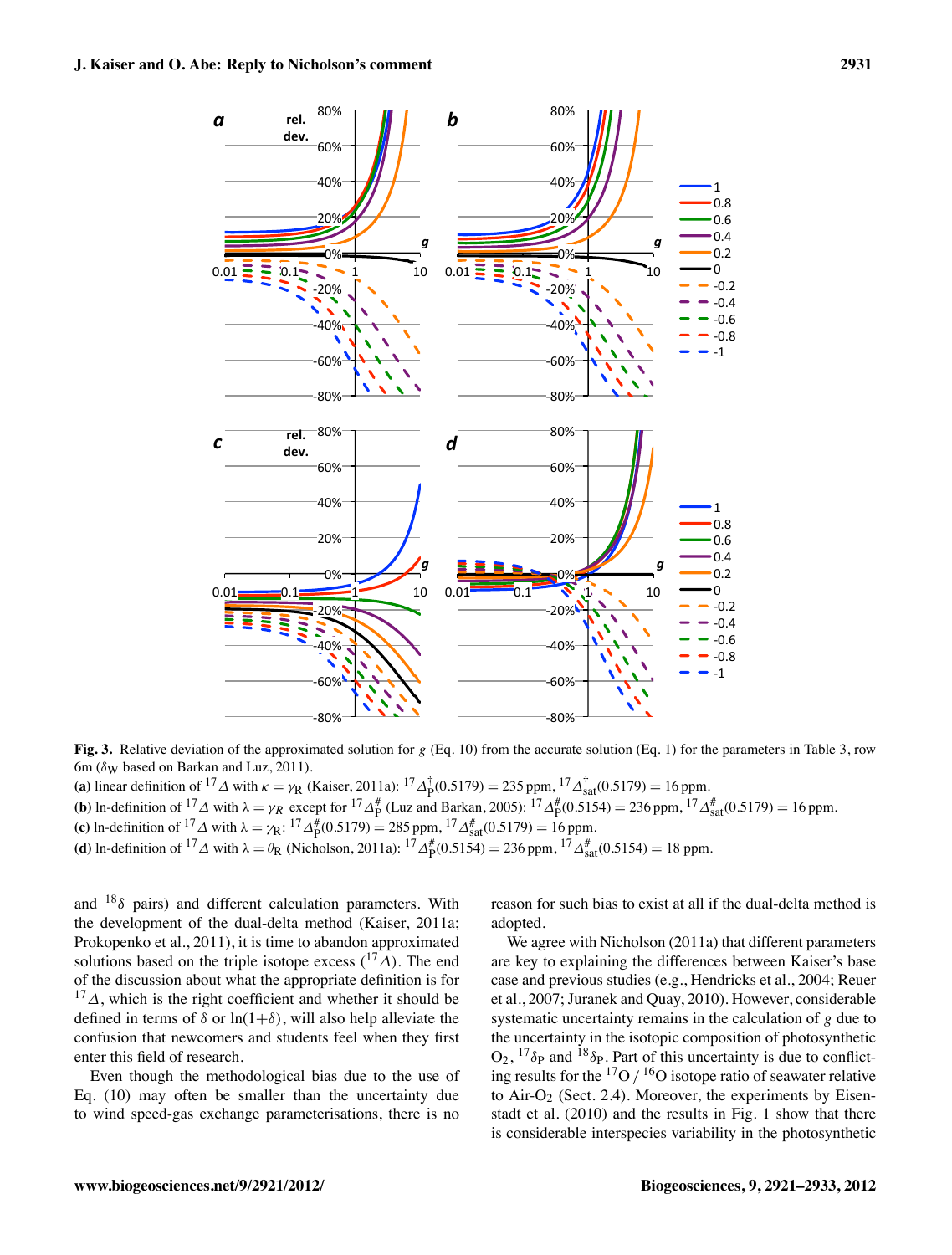80%%



80%%

 $80%$  $-60%$  $40%$  $-20%$ 0%% 20%% 40%% 60%%  $0.01$   $\overline{\phantom{0}}$   $0.1$   $\overline{\phantom{0}}$   $\overline{\phantom{0}}$   $1$   $\overline{\phantom{0}}$   $\overline{\phantom{0}}$   $1$   $\overline{\phantom{0}}$   $\overline{\phantom{0}}$   $1$   $\overline{\phantom{0}}$   $\overline{\phantom{0}}$   $10$ **rel.%** dev. *g"*  $-80%$  $-60%$ **40%**  $-20%$  $10\%$ 20%% 40%% 60%%  $0.01 - 0.1 - 1$  1 10 *g"*  $\mathbf 1$ 0.8% 0.6%  $0.4$  $0.2$  $\Omega$  $-0.2$  $-0.4$  $-0.6$  $-0.8$  $-1$  $-80%$  $-60%$  $-80%$  $-60%$  $-40%$ 20% 0%% 20%% 40%% 60%% 80%%  $0.01$   $0.1$   $1$   $10$ *g"* 1% 0.8% 0.6% 0.4% 0.2%  $\Omega$  $-0.2$  $-0.4$  $-0.6$  $-0.8$  $-1$ *a* rel.  $\frac{1}{2}$  **b**  $\mathcal{C}$   $\left| \begin{array}{ccc} 1 & 1 & 0 & 0 \\ 0 & 0 & 0 & 0 \\ 0 & 0 & 0 & 0 \\ 0 & 0 & 0 & 0 \\ 0 & 0 & 0 & 0 \\ 0 & 0 & 0 & 0 \\ 0 & 0 & 0 & 0 \\ 0 & 0 & 0 & 0 \\ 0 & 0 & 0 & 0 \\ 0 & 0 & 0 & 0 \\ 0 & 0 & 0 & 0 \\ 0 & 0 & 0 & 0 \\ 0 & 0 & 0 & 0 \\ 0 & 0 & 0 & 0 \\ 0 & 0 & 0 & 0 & 0 \\ 0 & 0 & 0 & 0 & 0 \\ 0 &$ 

**Fig. 4.** Relative deviation of the approximated solution for *g* (Eq. 10) from the accurate solution (Eq. 1) for the parameters in Table 1, row  $3a$  (*Acropora* (flask),  $^{18}$   $\varepsilon_{\rm P} = 0.5\%$ ).

(a) linear definition of <sup>17</sup> $\Delta$  with  $\kappa = \gamma_R$  (Kaiser, 2011a): <sup>17</sup> $\Delta_P^{\dagger}$ (0.519) = 200 ppm, <sup>17</sup> $\Delta_{\text{sat}}^{\dagger}$ (0.519) = 15 ppm. **(b)** ln-definition of <sup>17</sup> $\Delta$  with  $\lambda = \gamma_R$  except for <sup>17</sup> $\Delta_P^{\#}$  (Luz and Barkan, 2005): <sup>17</sup> $\Delta_P^{\#}(0.5173) = 229$  ppm, <sup>17</sup> $\Delta_{sat}^{\#}(0.519) = 15$  ppm. (c) ln-definition of <sup>17</sup>  $\Delta$  with  $\lambda = \gamma_R$ : <sup>17</sup> $\Delta_P^{\#}(0.519) = 269$  ppm, <sup>17</sup> $\Delta_{\text{sat}}^{\#}(0.5179) = 15$  ppm. **(d)** ln-definition of <sup>17</sup> $\Delta$  with  $\lambda = \theta_R$  (Nicholson, 2011a): <sup>17</sup> $\Delta_P^{\#}(0.5173) = 229$  ppm, <sup>17</sup> $\Delta_{sat}^{\#}(0.5173) = 17$  ppm.

isotope fractionation and the inferred gross production *g*, depending on what species is assumed to have produced the oxygen. Independent measurements and perhaps laboratory comparison exercises should be performed to establish the reproducibility of  $^{17}O$  / <sup>16</sup>O isotope ratio measurements in water. Further experiments with cultures under steady-state conditions would help to verify the calculations based on the isotopic composition of water and the photosynthetic isotope fractionation.

The comment by Nicholson (2011a) on "Consistent calculation of aquatic gross production from oxygen triple isotope measurements" by Kaiser (2011a) centred on the appropriate choice of  $17_{\delta p}$  and  $18_{\delta p}$ . At the moment, however, it seems

to be more important to emphasise the differences that result from different parameters and calculation methods. The demand for the "correct" choice is premature and besides the main topic of Kaiser's original paper.

*Acknowledgements.* Jan Kaiser would like to thank the Royal Society for support through Wolfson Research Merit Award WM052632. Osamu Abe was supported during a sabbatical year at UEA by the JSPS "Institutional Program for Young Researcher Overseas Visits".

Edited by: J. Middelburg